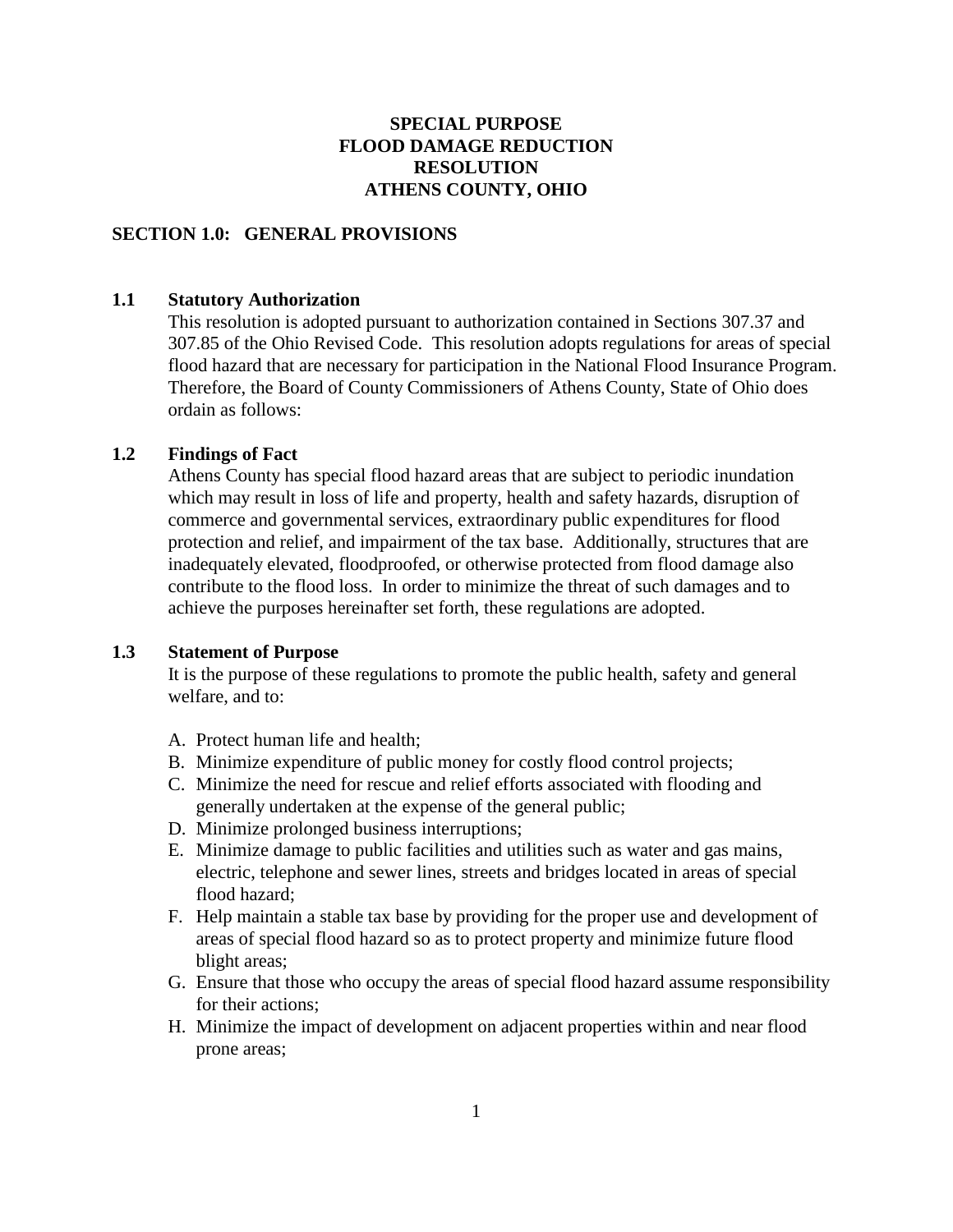- I. Ensure that the flood storage and conveyance functions of the floodplain are maintained;
- J. Minimize the impact of development on the natural, beneficial values of the floodplain; Beneficial values of the floodplain include its existence as a wildlife corridor, an area possessing natural scenic quality, and flood storage and conveyance.
- K. Prevent floodplain uses that are either hazardous or environmentally incompatible. Examples include but are not limited to hazardous materials storage and processing facilities, parking of inoperable or unlicensed vehicles in the floodway, and impermeable surfaces that do not provide for surface water filtration, and
- L. Meet community participation requirements of the National Flood Insurance Program.

# **1.4 Methods of Reducing Flood Loss**

In order to accomplish its purposes, these regulations include methods and provisions for:

- A. Restricting or prohibiting uses which are dangerous to health, safety, and property due to water hazards, or which result in damaging increases in flood heights or velocities;
- B. Requiring that uses vulnerable to floods, including facilities which serve such uses, be protected against flood damage at the time of initial construction;
- C. Controlling the alteration of natural floodplains, stream channels, and natural protective barriers, which help accommodate or channel flood waters;
- D. Controlling filling, grading, dredging, excavating, and other development which may increase flood damage; and,
- E. Preventing or regulating the construction of flood barriers which will unnaturally divert flood waters or which may increase flood hazards in other areas.

# **1.5 Lands to Which These Regulations Apply**

These regulations shall apply to all areas of special flood hazard within the jurisdiction of Athens County, as identified in Section 1.6, including any additional areas of special flood hazard annexed by Athens County.

# **1.6 Basis for Establishing the Areas of Special Flood Hazard**

For the purposes of these regulations, the following studies and / or maps are adopted:

# A. The following Flood Insurance Rate Maps, *Athens County Unincorporated Areas and Flood Insurance Study Athens County Unincorporated Areas both effective* December 11, 2009:

39009C0025C, 39009C0038C, 39009C0039C, 39009C0040C, 39009C0045C, 39009C0060C, 39009C0070C, 39009C0080C, 39009C0085C, 39009C0090C, 39009C0094C, 39009C0095C, 39009C0101C, 39009C0102C, 39009C0105C, 39009C0110C, 39009C0113C, 39009C0115C, 39009C0120C, 39009C0137C, 39009C0139C, 39009C0140C, 39009C0150C, 39009C0200C, 39009C0210C, 39009C0225C, 39009C0230C, 39009C0235C, 39009C0240C, 39009C0245C, 39009C0275C, 39009C0300C, 39009C0355C, 39009C0360C, 39009C0400C,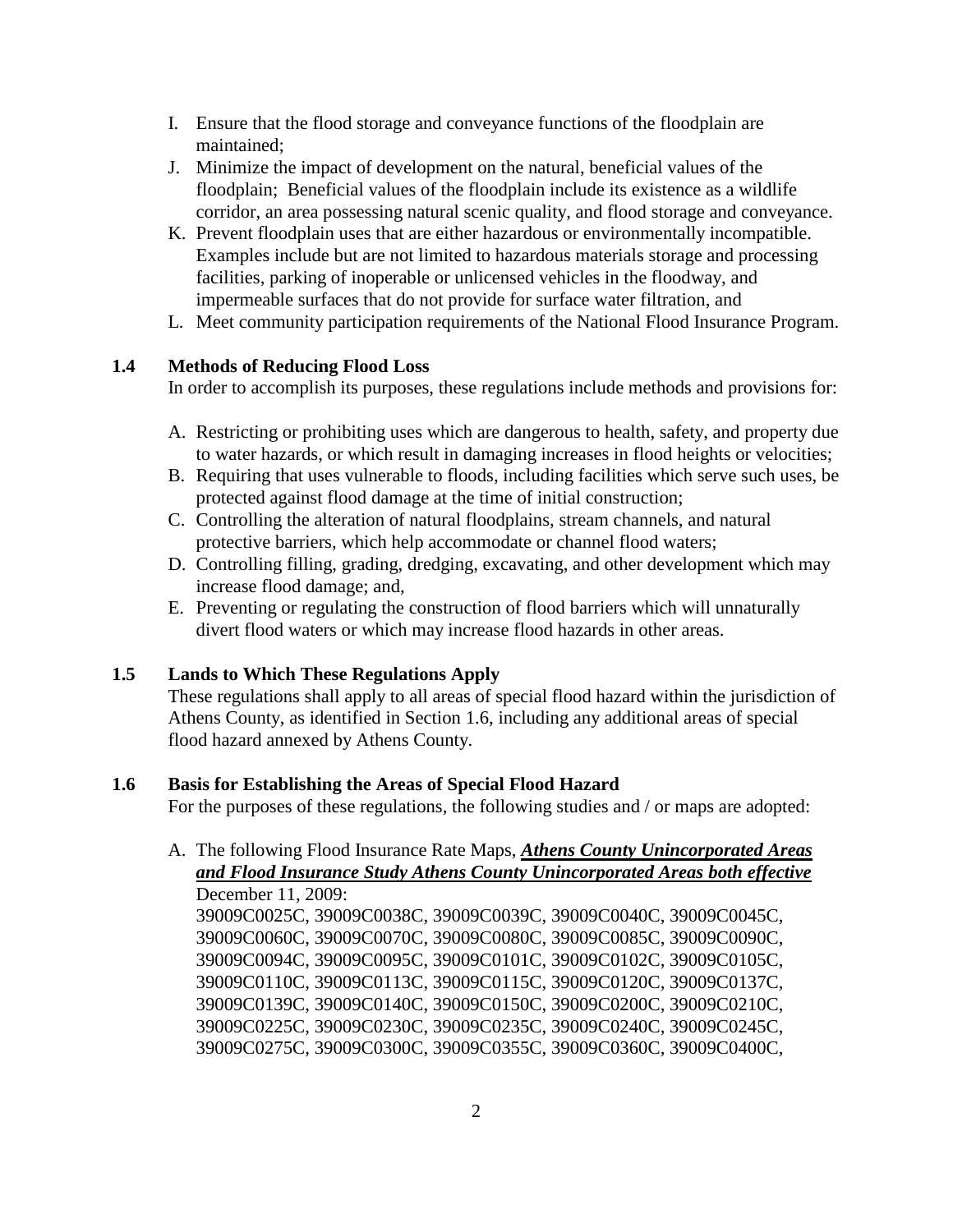39009C0425C, 39009C0430C, 39009C0435C, 39009C0440C, 39009C0445C, 39009C0475C.

- B. Other studies and / or maps which may be relied upon for establishment of the flood protection elevation, delineation of the 100-year floodplain, floodways or delineation of other areas of special flood hazard include:
	- 1. Soils on the United States Department of Agriculture soils maps that are listed as "frequently flooded".
- C. Any hydrologic and hydraulic engineering analysis authored by a registered Professional Engineer in the State of Ohio which has been approved by Athens County as required by Section 4.3 Subdivisions and Large Scale Developments.

Any revisions to the aforementioned maps and / or studies are hereby adopted by reference and declared to be a part of these regulations. Such maps and/or studies are on file at the office of the Athens County Regional Planning Commission, Athens, Ohio.

# **1.7 Abrogation and Greater Restrictions**

These regulations are not intended to repeal any existing resolutions including subdivision regulations, zoning or building codes. In the event of a conflict between these regulations and any other resolution, the more restrictive shall be followed. These regulations shall not impair any deed restriction covenant or easement but the land subject to such interests shall also be governed by the regulations.

# **1.8 Interpretation**

In the interpretation and application of these regulations, all provisions shall be:

- A. Considered as minimum requirements;
- B. Liberally construed in favor of the governing body; and,
- C. Deemed neither to limit nor repeal any other powers granted under state statutes. Where a provision of these regulations may be in conflict with a state or Federal law, such state or Federal law shall take precedence over these regulations.

## **1.9 Warning and Disclaimer of Liability**

The degree of flood protection required by these regulations is considered reasonable for regulatory purposes and is based on scientific and engineering considerations. Larger floods can and will occur on rare occasions. Flood heights may be increased by man-made or natural causes. These regulations do not imply that land outside the areas of special flood hazard or uses permitted within such areas will be free from flooding or flood damage. These regulations shall not create liability on the part of Athens County, any officer or employee thereof, or the Federal Emergency Management Agency, for any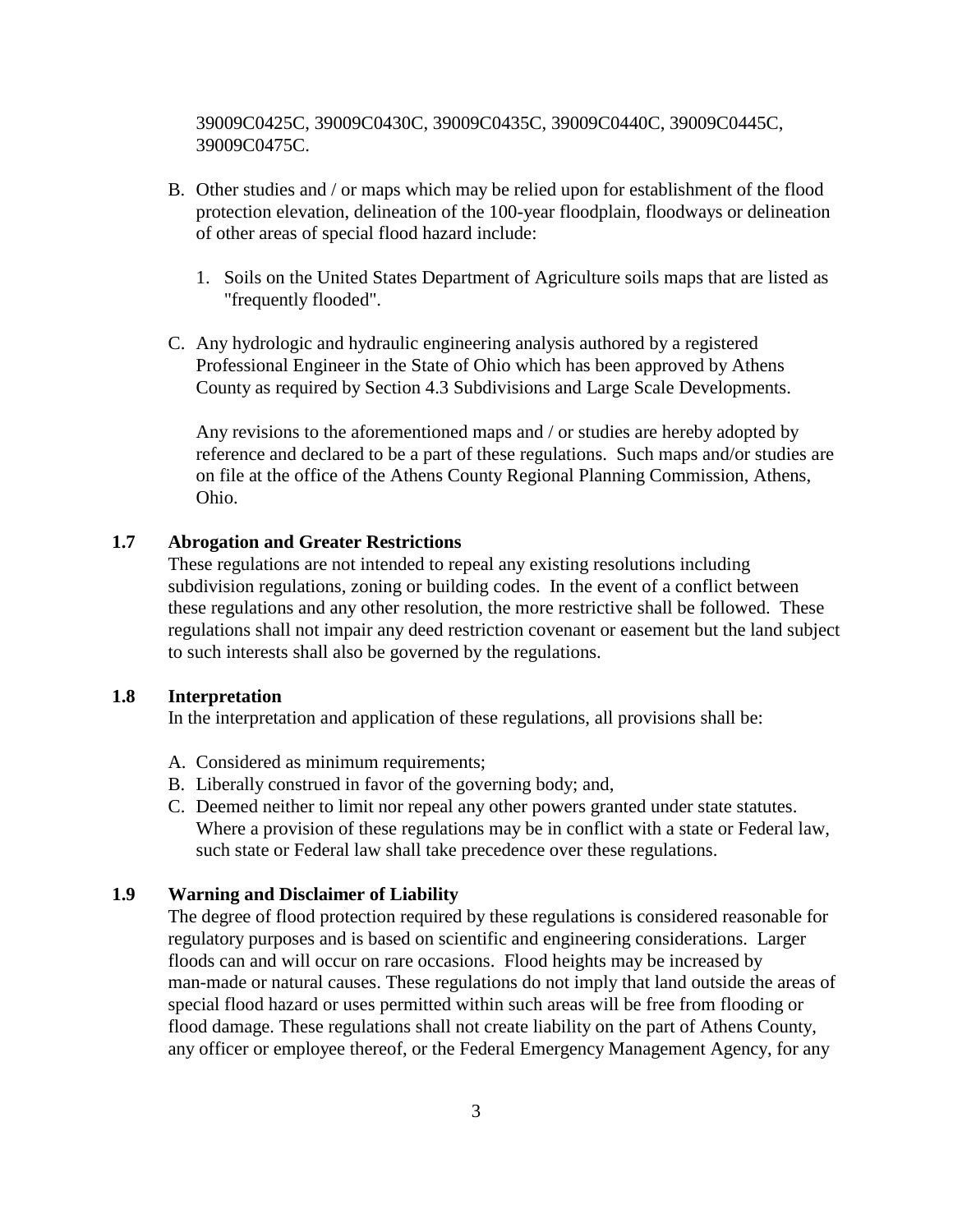flood damage that results from reliance on these regulations or any administrative decision lawfully made thereunder.

# **1.10 Severability**

Should any section or provision of these regulations be declared by the courts to be unconstitutional or invalid, such decision shall not affect the validity of the regulations as a whole, or any part thereof other than the part so declared to be unconstitutional or invalid.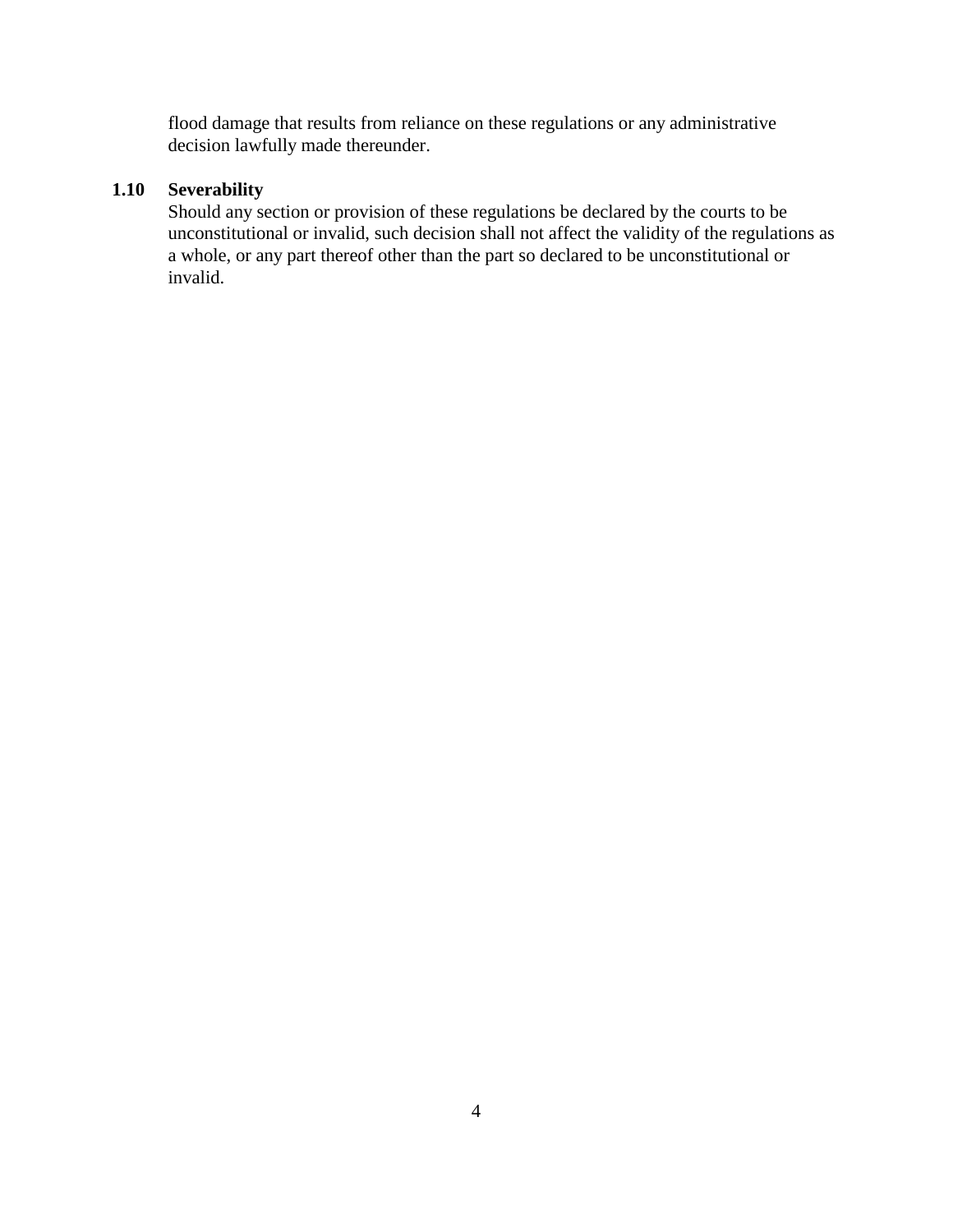# **SECTION 2.0: DEFINITIONS**

Unless specifically defined below, words or phrases used in these regulations shall be interpreted so as to give them the meaning they have in common usage and to give these regulations the most reasonable application.

## **Accessory Structure**

A structure on the same lot with, and of a nature customarily incidental and subordinate to, the principal structure.

## **Appeal**

A request for review of the floodplain administrator's interpretation of any provision of these regulations or a request for a variance.

## **Base Flood**

The flood having a one percent chance of being equaled or exceeded in any given year. The base flood may also be referred to as 1% chance annual flood or the one-hundred (100) year flood.

## **Base (1%chance) Flood Elevation (BFE***)*

The water surface elevation of the base flood in relation to a specified datum, usually the National Geodetic Vertical Datum of 1929 or the North American Vertical Datum of 1988, and usually expressed in Feet Mean Sea Level (MSL). In Zone AO areas, the base flood elevation is the natural grade elevation plus the depth number (from 1 to 3 feet).

#### **Basement**

Any area of the building having its floor subgrade (below ground level) on all sides.

# **Development**

Any manmade change to improved or unimproved real estate, including but not limited to buildings or other structures, mining, dredging, filling, grading, paving, excavation or drilling operations or storage of equipment or materials.

#### **Enclosure Below the Lowest Floor**

See "Lowest Floor."

#### **Executive Order 11988 (Floodplain Management)**

Issued by President Carter in 1977, this order requires that no federally assisted activities be conducted in or have the potential to affect identified special flood hazard areas, unless there is no practicable alternative.

#### **Federal Emergency Management Agency (FEMA)**

The agency with the overall responsibility for administering the National Flood Insurance Program.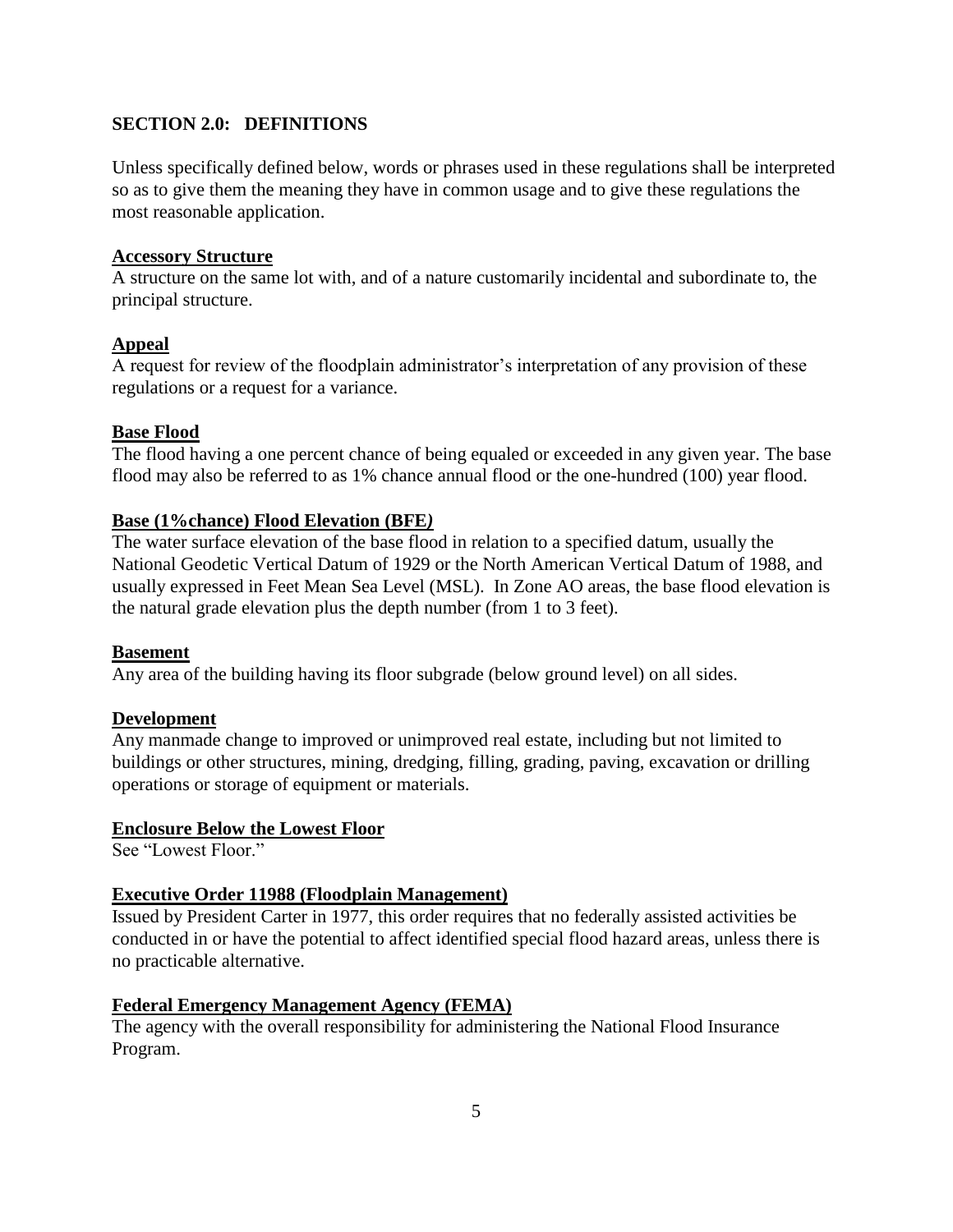**Fill**

A deposit of earth material placed by artificial means*.*

# **Flood or Flooding**

A general and temporary condition of partial or complete inundation of normally dry land areas from:

- 1. The overflow of inland or tidal waters, and/or
- 2. The unusual and rapid accumulation or runoff of surface waters from any source.

# **Flood Hazard Boundary Map (FHBM)**

Usually the initial map, produced by the Federal Emergency Management Agency, or U.S. Department of Housing and Urban Development, for a community depicting approximate special flood hazard areas.

# **Flood Insurance Rate Map (FIRM)**

An official map on which the Federal Emergency Management Agency or the U.S. Department of Housing and Urban Development has delineated the areas of special flood hazard.

# **Flood Insurance Risk Zones**

Zone designations on FHBMs and FIRMs that indicate the magnitude of the flood hazard in specific areas of a community. Following are the zone definitions:

Zone A:

Special flood hazard areas inundated by the 100-year flood; base flood elevations are not determined.

Zones A1-30 and Zone AE:

Special flood hazard areas inundated by the 100-year flood; base flood elevations are determined.

Zone AO:

Special flood hazard areas inundated by the 100-year flood; with flood depths of 1 to 3 feet (usually sheet flow on sloping terrain); average depths are determined. Zone AH:

Special flood hazard areas inundated by the 100-year flood; flood depths of 1 to 3 feet (usually areas of ponding); base flood elevations are determined. Zone A99:

Special flood hazard areas inundated by the 100-year flood to be protected from the 100 year flood by a Federal flood protection system under construction; no base flood elevations are determined.

Zone B and Zone X (shaded):

Areas of 500-year flood; areas subject to the 100-year flood with average depths of less than 1 foot or with contributing drainage area less than 1 square mile; and areas protected by levees from the base flood.

Zone C and Zone X (unshaded):

Areas determined to be outside the 500-year floodplain*.*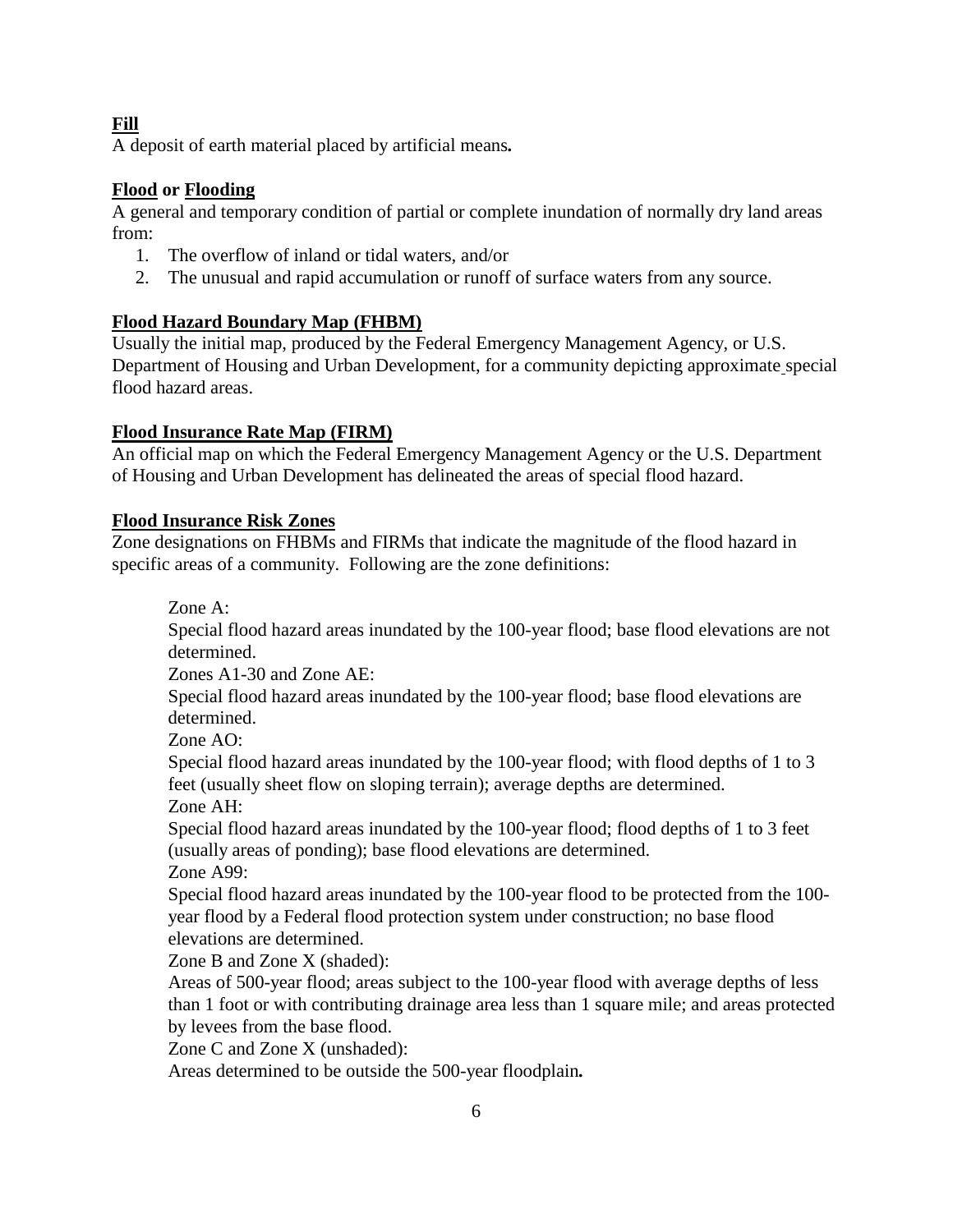# **Flood Insurance Study (FIS)**

The official report in which the Federal Emergency Management Agency or the U.S. Department of Housing and Urban Development has provided flood profiles, floodway boundaries (sometimes shown on Flood Boundary and Floodway Maps)*,* and the water surface elevations of the base flood.

## **Flood Protection Elevation**

The Flood Protection Elevation, or FPE, is the base flood elevation plus *0.5* feet of freeboard. In areas where no base flood elevations exist from any authoritative source, the flood protection elevation can be historical flood elevations, or base flood elevations determined and/or approved by the floodplain administrator.

## **Floodproofing**

Protective measures added to or incorporated in a building that is not elevated above the base flood elevation to prevent or minimize flood damage. "Dry floodproofing" measures are designed to keep water from entering a building. "Wet floodproofing" measures minimize damage to a structure and its contents from water that is allowed into a building.

## **Floodway**

A floodway is the channel of a river or other watercourse and the adjacent land areas that have been reserved in order to pass the base flood discharge. A floodway is typically determined through a hydraulic and hydrologic engineering analysis such that the cumulative increase in the water surface elevation of the base flood discharge is no more than a designated height. In no case shall the designated height be more than one foot at any point within the community.

The floodway is an extremely hazardous area, and is usually characterized by any of the following: Moderate to high velocity flood waters, high potential for debris and projectile impacts, and moderate to high erosion forces.

# **Freeboard**

A factor of safety usually expressed in feet above a flood level for the purposes of floodplain management. Freeboard tends to compensate for the many unknown factors that could contribute to flood heights greater than the height calculated for a selected size flood and floodway conditions, such as wave action, obstructed bridge openings, debris and ice jams, and the hydrologic effect of urbanization in a watershed. Additionally, the adoption of a freeboard will result in lower flood insurance rates for new construction.

#### **Historic structure**

Any structure that is: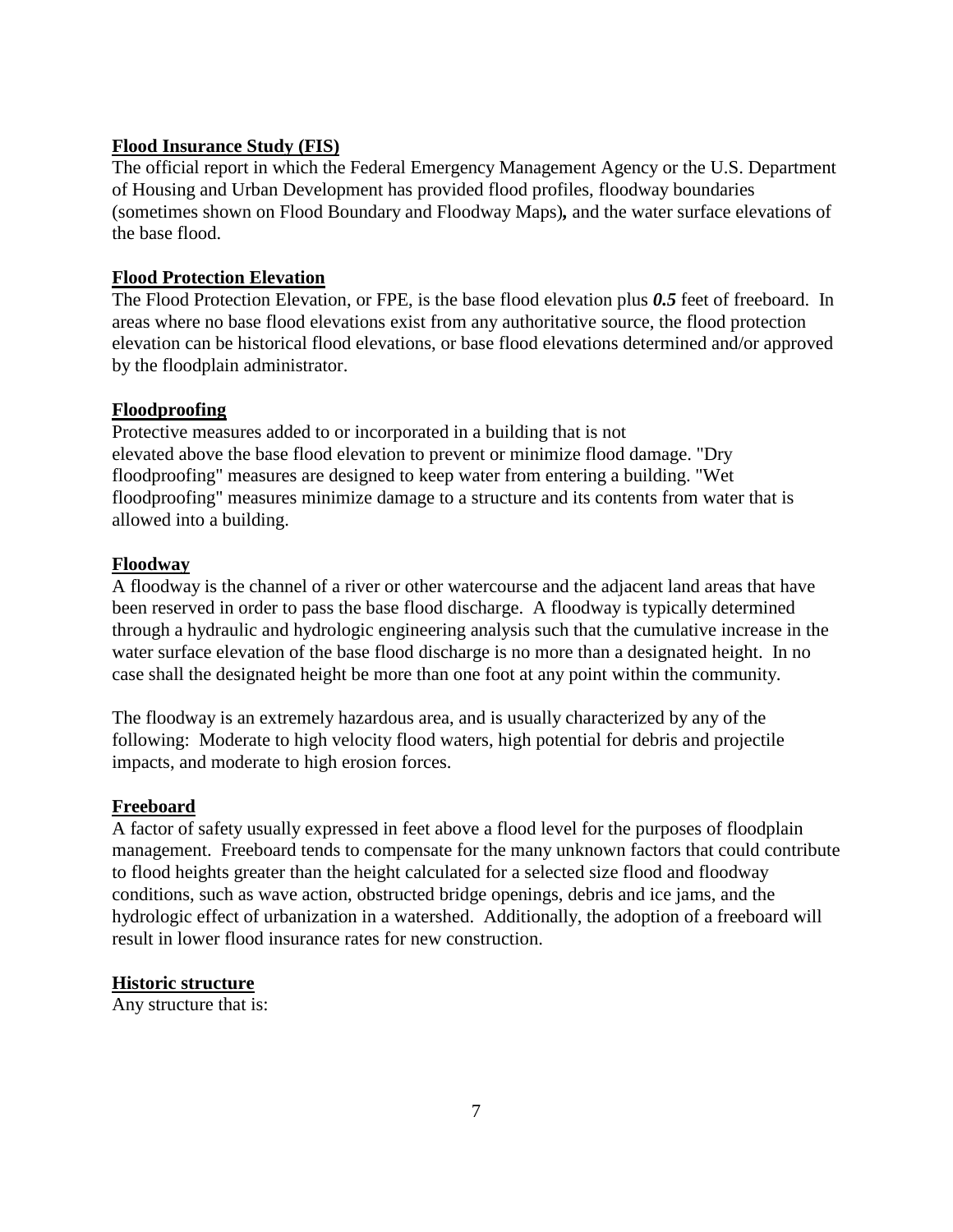- 1. Listed individually in the National Register of Historic Places (a listing maintained by the U.S. Department of Interior) or preliminarily determined by the Secretary of the Interior as meeting the requirements for individual listings on the National Register;
- 2. Certified or preliminarily determined by the Secretary of the Interior as contributing to the historical significance of a registered historic district or a district preliminarily determined by the Secretary to qualify as a registered historic district; or
- 3. Individually listed on the State of Ohio's inventory of historic places maintained by the Ohio Historic Preservation Office.
- 4. Individually listed on the inventory of historic places maintained by Athens County whose historic preservation program has been certified by the Ohio Historic Preservation Office.

## **Hydrologic and hydraulic engineering analysis**

An analysis performed by a professional engineer, registered in the State of Ohio, in accordance with standard engineering practices as accepted by FEMA, used to determine flood elevations and/or floodway boundaries.

#### **Letter of Map Change (LOMC)**

A Letter of Map Change is an official FEMA determination, by letter, to amend or revise effective Flood Insurance Rate Maps, Flood Boundary and Floodway Maps, and Flood Insurance Studies. LOMC's are broken down into the following categories:

#### **Letter of Map Amendment (LOMA)**

A revision based on technical data showing that a property was incorrectly included in a designated special flood hazard area. A LOMA amends the current effective Flood Insurance Rate Map and establishes that a specific property is not located in a special flood hazard area.

#### **Letter of Map Revision (LOMR)**

A revision based on technical data that, usually due to manmade changes, shows changes to flood zones, flood elevations, floodplain and floodway delineations, and planimetric features. One common type of LOMR, a LOMR-F, is a determination concerning whether a structure or parcel has been elevated by fill above the base flood elevation and is, therefore, excluded from the special flood hazard area.

#### **Conditional Letter of Map Revision (CLOMR)**

A formal review and comment by FEMA as to whether a proposed project complies with the minimum National Flood Insurance Program floodplain management criteria. A CLOMR does not amend or revise effective Flood Insurance Rate Maps, Flood Boundary and Floodway Maps, or Flood Insurance Studies.

# **Lowest floor**

The lowest floor of the lowest enclosed area (including basement) of a structure. This definition excludes an "enclosure below the lowest floor" which is an unfinished or flood resistant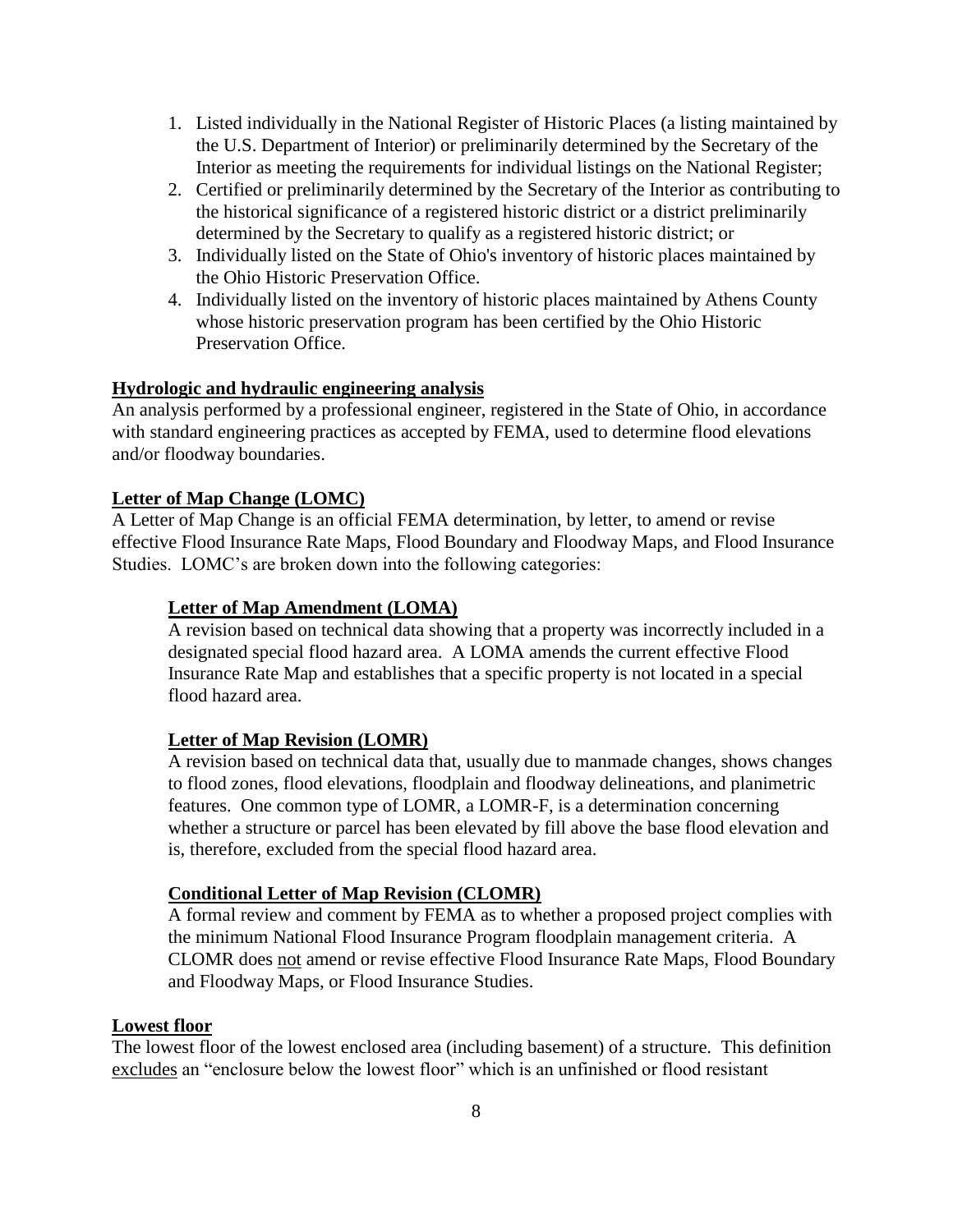enclosure usable solely for parking of vehicles, building access or storage, in an area other than a basement area, provided that such enclosure is built in accordance with the applicable design requirements specified in these regulations for enclosures below the lowest floor.

#### **Manufactured home**

A structure, transportable in one or more sections, which is built on a permanent chassis and is designed for use with or without a permanent foundation when connected to the required utilities. The term "manufactured home" does not include a "recreational vehicle". For the purposes of these regulations, a manufactured home includes manufactured homes and mobile homes a*s* defined in Chapter 3733 of the Ohio Revised Code.

#### **Manufactured home park**

As specified in the Ohio Administrative Code 3701-27-01, a manufactured home park means any tract of land upon which three or more manufactured homes, used for habitation are parked, either free of charge or for revenue purposes, and includes any roadway, building, structure, vehicle, or enclosure used or intended for use as part of the facilities of the park. A tract of land that is subdivided and the individual lots are not for rent or rented, but are for sale or sold for the purpose of installation of manufactured homes on the lots, is not a manufactured home park, even though three or more manufactured homes are parked thereon, if the roadways are dedicated to the local government authority.

#### **National Flood Insurance Program (NFIP)**

The NFIP is a Federal program enabling property owners in participating communities to purchase insurance protection against losses from flooding. This insurance is designed to provide an insurance alternative to disaster assistance to meet the escalating costs of repairing damage to buildings and their contents caused by floods. Participation in the NFIP is based on an agreement between local communities and the Federal government that states if a community will adopt and enforce floodplain management regulations to reduce future flood risks to all development in special flood hazard areas, the Federal government will make flood insurance available within the community as a financial protection against flood loss.

# **New construction**

Structures for which the "start of construction" commenced on or after the initial effective date of Athens County's Flood Insurance Rate Maps, May 2, 1991 and includes any subsequent improvements to such structures.

#### **Person**

Includes any individual or group of individuals, corporation, partnership, association, or any other entity, including state and local governments and agencies. An agency is further defined in the Ohio Revised Code Section 111.15 as any governmental entity of the state and includes, but is not limited to, any board, department, division, commission, bureau, society, council, institution, state college or university, community college district, technical college district, or state community college. "Agency" does not include the general assembly, the controlling board, the adjutant general's department, or any court.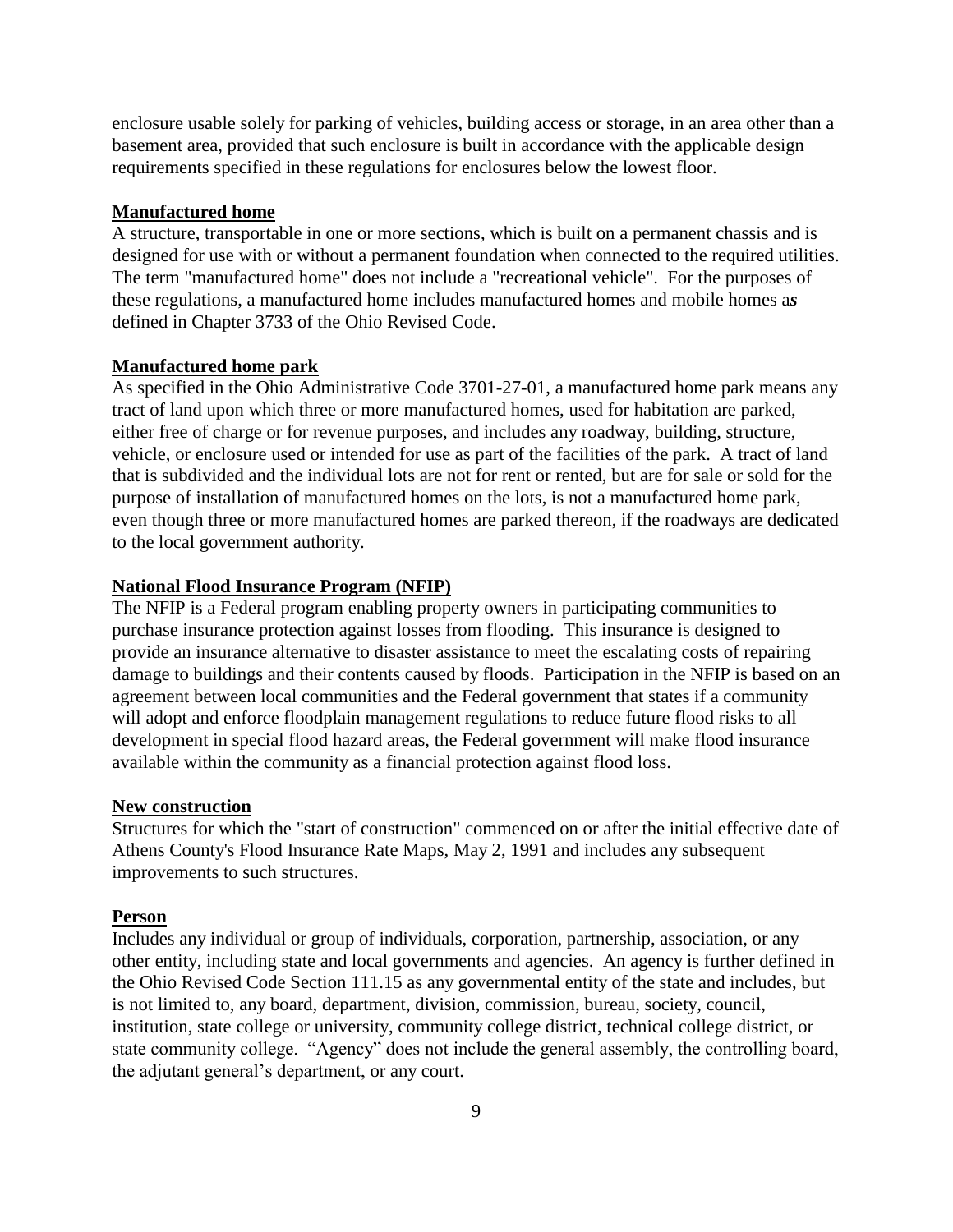#### **Recreational vehicle**

A vehicle which is (1) built on a single chassis, (2) 400 square feet or less when measured at the largest horizontal projection, (3) designed to be self- propelled or permanently towable by a light duty truck, and (4) designed primarily not for use as a permanent dwelling but as temporary living quarters for recreational, camping, travel, or seasonal use.

# **Remedy a violation**

Means to bring the structure or other development into compliance with these regulations or, if this is not possible, to reduce the impacts of noncompliance. Ways that impacts may be reduced include protecting the structure or other affected development from flood damages, implementing the enforcement provisions of these regulations or otherwise deterring future similar violations, or reducing Federal financial exposure with regard to the structure or other development.

# *Registered Professional Architect*

A person registered to engage in the practice of architecture under the provisions of sections 4703.01 to 4703.19 of the Revised Code.

# **Registered Professional Engineer**

A person registered as a professional engineer under Chapter 4733 of the Revised Code.

# **Registered Professional Surveyor**

A person registered as a professional surveyor under Chapter 4733 of the Revised Code.

# **Special Flood Hazard Area**

Also known as "Areas of Special Flood Hazard", it is the land in the floodplain subject to a one percent or greater chance of flooding in any given year. Special flood hazard areas are designated by the Federal Emergency Management Agency on Flood Insurance Rate Maps, Flood Insurance Studies, Flood Boundary and Floodway Maps and Flood Hazard Boundary Maps. Zone A, AE, AH, AO, A1-30, and A99. Special flood hazard areas may also refer to areas that are flood prone and designated from other federal state or local sources of data including but not limited to historical flood information reflecting high water marks, previous flood inundation areas, and flood prone soils associated with a watercourse.

#### **Start of construction**

The date the building permit was issued, provided the actual start of construction, repair, reconstruction, rehabilitation, addition, placement, or other improvement was within 180 days of the permit date. The actual start means either the first placement of permanent construction of a structure on a site, such as the pouring of slab or footings, the installation of piles, the construction of columns, or any work beyond the stage of excavation; or the placement of a manufactured home on a foundation. Permanent construction does not include land preparation, such as clearing, grading and filling; nor does it include the installation of streets and/or walkways; nor does it include excavation for a basement, footings, piers, or foundations or the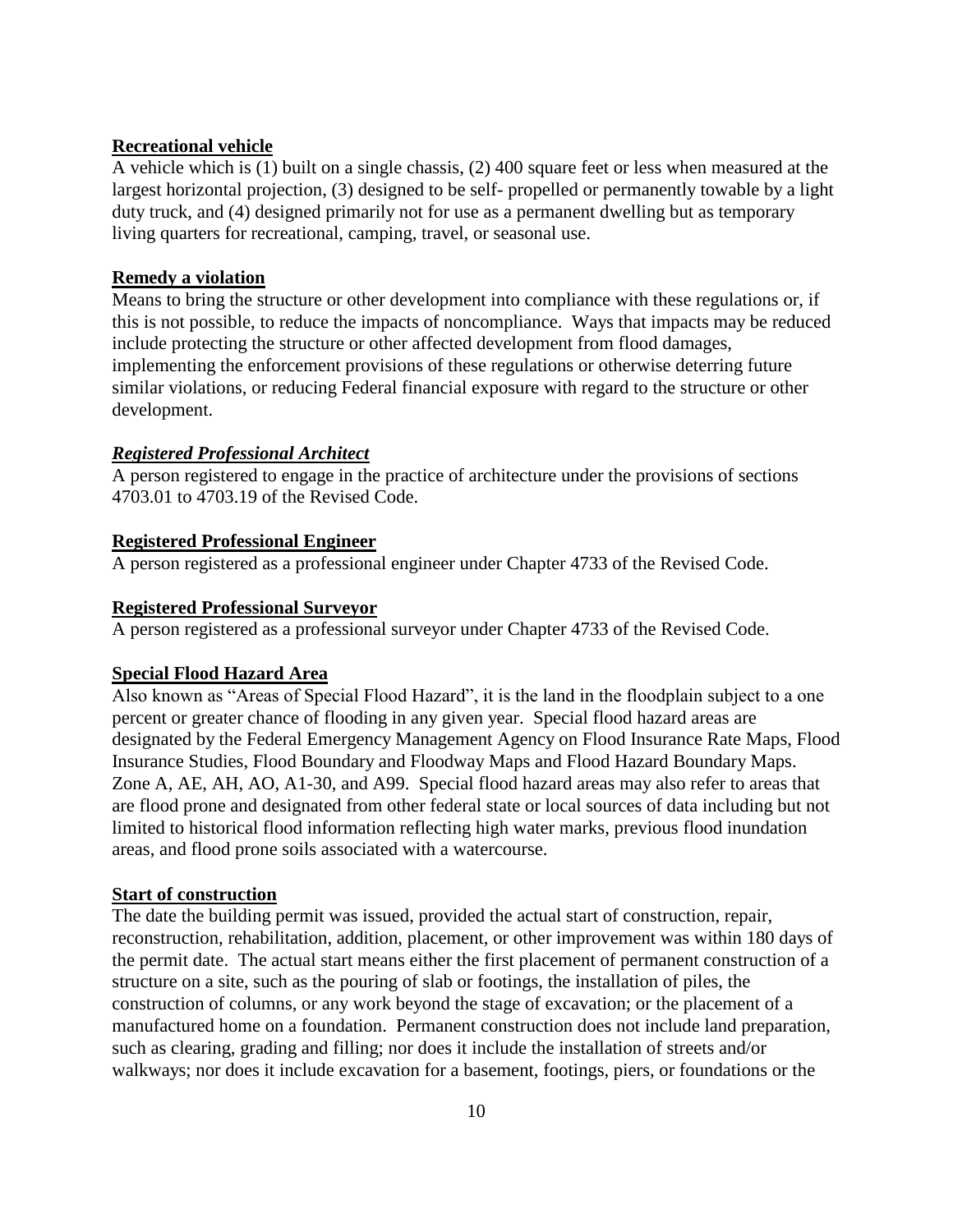erection of temporary forms; nor does it include the installation on the property of accessory buildings, such as garages or sheds not occupied as dwelling units or not part of the main structure. For a substantial improvement, the actual start of construction means the first alteration of any wall, ceiling, floor, or other structural part of a building, whether or not that alteration affects the external dimensions of a building.

#### **Structure**

A walled and roofed building, manufactured home, or gas or liquid storage tank that is principally above ground.

#### **Substantial Damage**

Damage of any origin sustained by a structure whereby the cost of restoring the structure to its before-damaged-condition would equal or exceed 50 percent of the market value of the structure before the damage occurred.

## **Substantial Improvement**

Any reconstruction, rehabilitation, addition, or other improvement of a structure, the cost of which equals or exceeds 50 percent of the market value of the structure before the "start of construction" of the improvement. This term includes structures which have incurred "substantial damage", regardless of the actual repair work performed. The term does not, however, include:

- 1. Any improvement to a structure which is considered "new construction.";
- 2. Any project for improvement of a structure to correct existing violations of state or local health, sanitary, or safety code specifications which have been identified prior to the application for a development permit by the local code enforcement official and which are the minimum necessary to assure safe living conditions; or
- 3. Any alteration of a "historic structure", provided that the alteration will not preclude the structure's continued designation as a "historic structure".

#### **Variance**

A grant of relief from the standards of these regulations consistent with the variance conditions herein.

# **Violation**

The failure of a structure or other development to be fully compliant with these regulations.

#### **Watercourse**

Any curvilinear depression on the land, natural or manmade, that carries water, either intermittently or continually.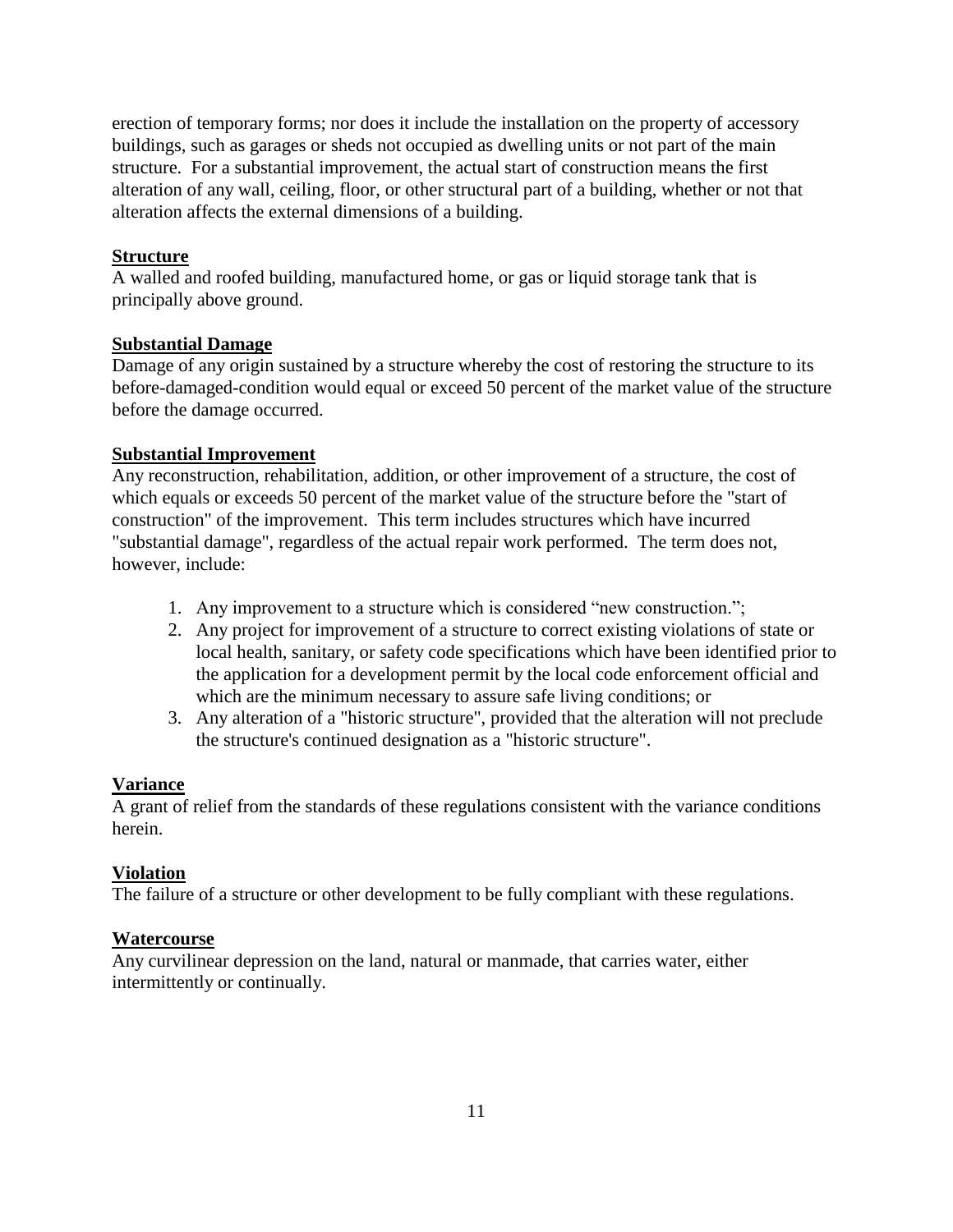# **SECTION 3.0: ADMINISTRATION**

#### **3.1 Designation of the Floodplain Administrator**

The Athens County Regional Planning Commission is hereby appointed to administer and implement these regulations and is referred to herein as the Floodplain Administrator.

## **3.2 Duties and Responsibilities of the Floodplain Administrator**

The duties and responsibilities of the Floodplain Administrator shall include but are not limited to:

- A. Evaluate applications for permits to develop in special flood hazard areas.
- B. Interpret floodplain boundaries and provide flood hazard and flood protection elevation information.
- C. Issue permits to develop in special flood hazard areas when the provisions of these regulations have been met, or refuse to issue the same in the event of noncompliance.
- D. Inspect buildings and lands in special flood hazard areas to determine whether any violations of these regulations have been committed.
- E. Make and permanently keep all records for public inspection necessary for the administration of these regulations including Flood Insurance Rate Maps, Letters of Map Amendment and Revision, records of issuance and denial of permits to develop in special flood hazard areas, determinations of whether development is in or out of special flood hazard areas for the purpose of issuing floodplain development permits, elevation certificates, variances, and records of enforcement actions taken for violations of these regulations.
- F. Enforce the provisions of these regulations.
- G. Provide information, testimony, or other evidence as needed during variance hearings.
- H. Coordinate map maintenance activities and FEMA follow-up.
- I. Conduct substantial damage determinations to ascertain whether existing structures, damaged from any source and in special flood hazard areas identified by FEMA, must meet the development standards of these regulations.

# **3.3 Floodplain Development Permits**

It shall be unlawful for any person to begin construction or other development activity including but not limited to filling; grading; construction; alteration, remodeling, or expanding any structure; or alteration of any watercourse wholly within, partially within or in contact with any identified special flood hazard area, as established in Section 1.6, until a floodplain development permit is obtained from the Floodplain Administrator. Such floodplain development permit shall show that the proposed development activity is in conformity with the provisions of these regulations. No such permit shall be issued by the Floodplain Administrator until the requirements of these regulations have been met.

#### **3.4 Application Required**

An application for a floodplain development permit shall be required for all development activities located wholly within, partially within, or in contact with an identified special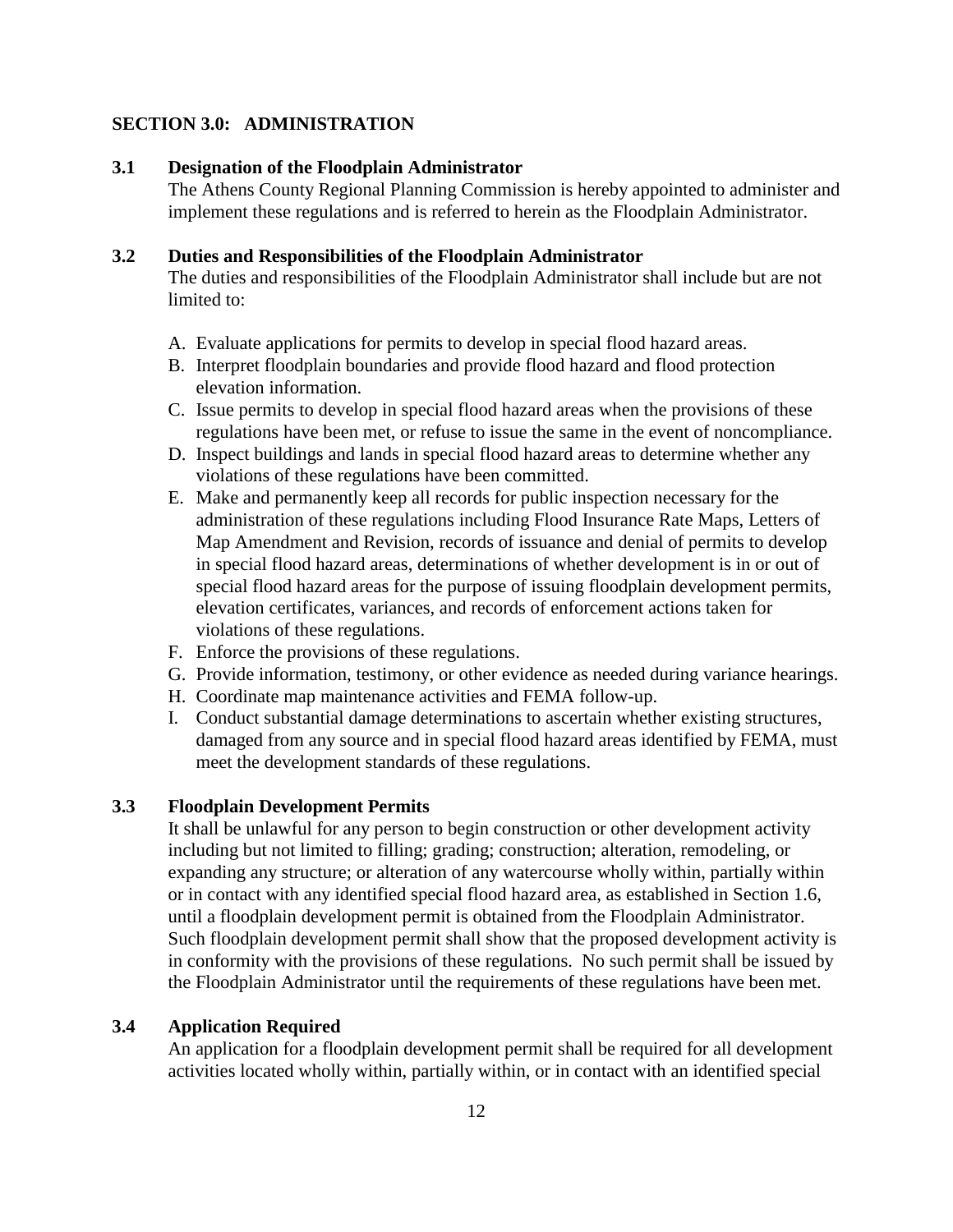flood hazard area. Such application shall be made by the owner of the property or his/her authorized agent, herein referred to as the applicant, prior to the actual commencement of such construction on a form furnished for that purpose. Where it is unclear whether a development site is in a special flood hazard area, the Floodplain Administrator may require an application for a floodplain development permit to determine the development's location. Such applications shall include, but not be limited to:

- A. Site plans drawn to scale showing the nature, location, dimensions, and topography of the area in question; the location of existing or proposed structures, fill, storage of materials and drainage facilities, and the location of the foregoing.
- B. Elevation of the existing, natural ground where structures are proposed.
- C. Elevation of the lowest floor, including basement, of all proposed structures.
- D. Such other material and information as may be requested by the Floodplain Administrator to determine conformance with, and provide enforcement of these regulations.
- E. Technical analyses shall be conducted by the appropriate design professional registered in the State of Ohio and submitted with an application for a floodplain development permit when applicable:
	- 1. Floodproofing certification for non-residential floodproofed structure as required in Section 4.5.
	- 2. Certification that fully enclosed areas below the lowest floor of a structure not meeting the design requirements of Section 4.4(E) are designed to automatically equalize hydrostatic flood forces.
	- 3. Description of any watercourse alteration or relocation that the flood carrying capacity of the watercourse will not be diminished, and maintenance assurances as required in Section 4.9(C).
	- 4. A hydrologic and hydraulic analysis demonstrating that the cumulative effect of proposed development, when combined with all other existing and anticipated development will not increase the water surface elevation of the base flood by more than one foot in special flood hazard areas where the Federal Emergency Management Agency has provided base flood elevations but no floodway as required by Section 4.9(B).
	- 5. A hydrologic and hydraulic engineering analysis showing impact of any development on flood heights in an identified floodway as required by Section 4.9(A).
	- 6. Generation of base flood elevation(s) for subdivision and large-scale developments as required by Section 4.3.
- F. The floodplain development permit fee based on the fee structure in effect at the time of application filing.

# **3.5 Review and Approval of a Floodplain Development Permit Application**

# **A. Review**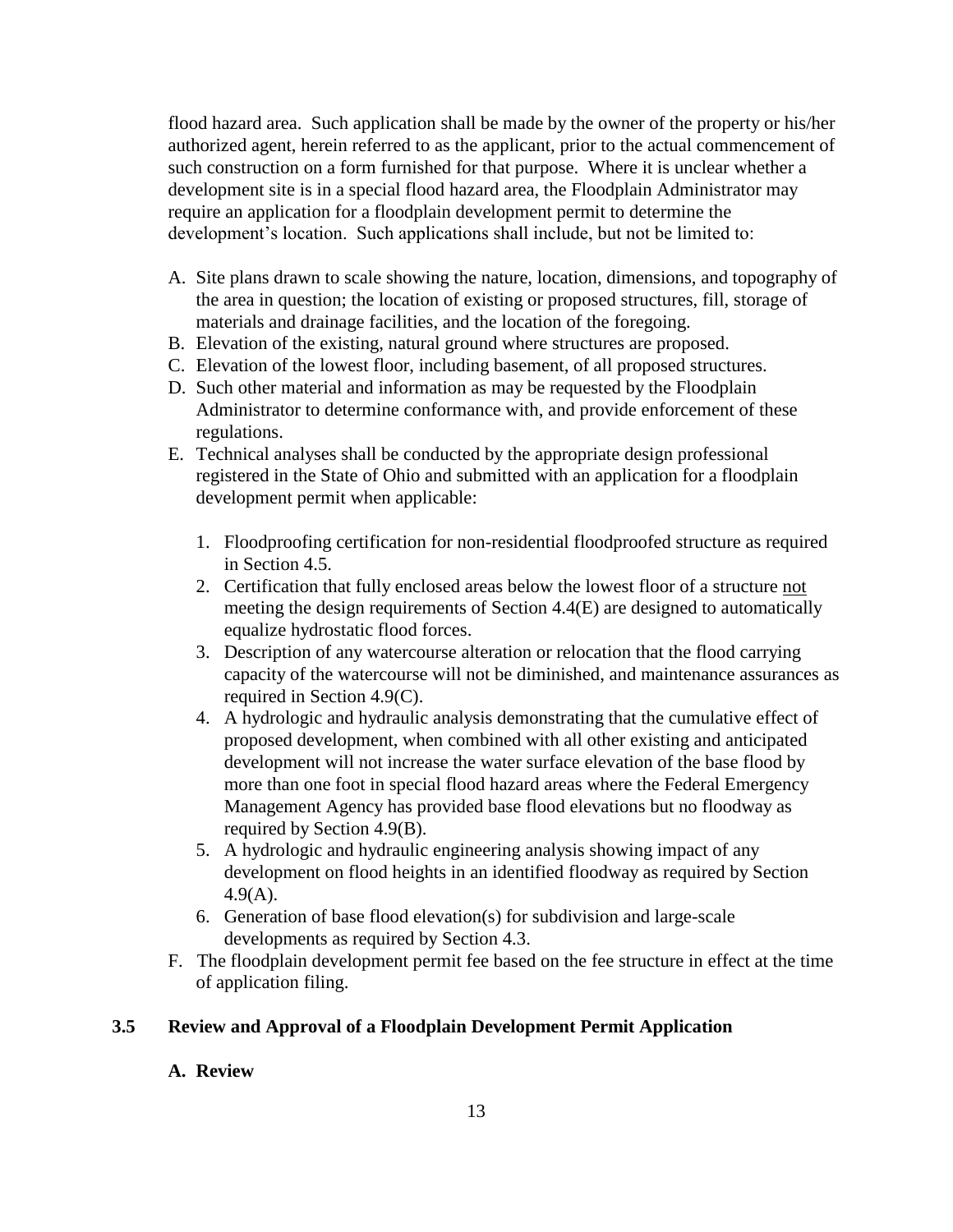- 1. After receipt of a complete application, the Floodplain Administrator shall review the application to ensure that the standards of these regulations have been met. No floodplain development permit application shall be reviewed until all information required in Section 3.4 has been received by the Floodplain Administrator.
- 2. The Floodplain Administrator shall review all floodplain development permit applications to assure that all necessary permits have been received from those federal, state or local governmental agencies from which prior approval is required. The applicant shall be responsible for obtaining such permits as required including permits issued by the U.S. Army Corps of Engineers under Section 10 of the Rivers and Harbors Act and Section 404 of the Clean Water Act, the Ohio Environmental Protection Agency under Section 401 of the Clean Water Act, and the Ohio Department of Natural Resources for under Ohio Revised Code Chapter 1514 for mineral extraction.

#### **B. Permit Approval Timeframe**

Within thirty (30) days after the receipt of a complete application, the Floodplain Administrator shall either approve or disapprove the application. If an application is approved, a floodplain development permit shall be issued. All floodplain development permits shall be conditional upon the commencement of work within one (1) year. A floodplain development permit shall expire one (1) year after issuance unless the permitted activity has been substantially begun and is thereafter pursued to completion. All permitted activity shall be completed within one year from the date of project commencement. The Athens County Regional Planning Commission will consider a request for a time extension only if circumstances causing a construction delay are beyond the control of the permittee.

#### **3.6 Inspections**

The Floodplain Administrator shall make periodic inspections at appropriate times throughout the period of construction in order to monitor compliance with permit conditions.

# **3.7 Post-Construction Certifications Required**

The following as-built certifications are required after a floodplain development permit has been issued:

A. For new or substantially improved residential structures, or nonresidential structures that have been elevated, the applicant shall have a *Federal Emergency Management Agency Elevation Certificate* completed by a registered surveyor to record as-built elevation data. For elevated structures in Zone A and Zone AO areas, without base flood elevations, the elevation certificate may be completed by the property owner or property owner's representative.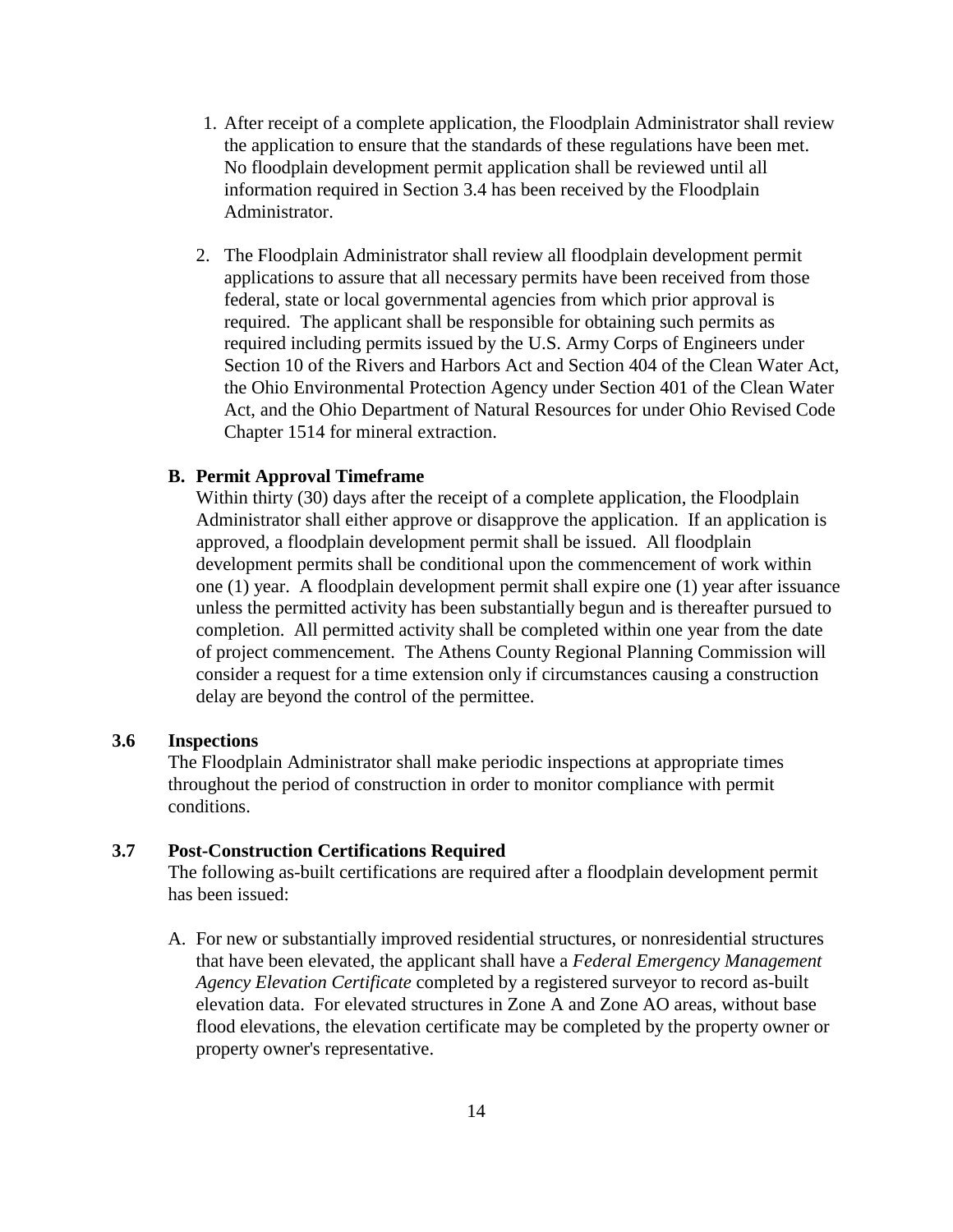B. A Letter of Map Revision for all development activities subject to the standards of Section 3.10(A).

# **3.8 Revoking a Floodplain Development Permit**

A floodplain development permit shall be revocable, if among other things, the actual development activity does not conform to the terms of the application and permit granted thereon. In the event of the revocation of a permit, an appeal may be taken to the Variance Board in accordance with Section 5 of these regulations.

#### **3.9 Exemption from Filing a Development Permit**

An application for a floodplain development permit shall not be required for:

- A. Maintenance work such as roofing, painting, and basement sealing, or for small nonstructural development activities (except for filling and grading) valued at less than \$5,000.
- B. Development activities in an existing or proposed manufactured home park. Such activities are under the authority of the Ohio Department of Health and subject to the flood damage reduction provisions of the Ohio Administrative Code Section 3701.
- C. Major utility facilities permitted by the Ohio Power Siting Board under Section 4906 of the Ohio Revised Code.
- D. Hazardous waste disposal facilities permitted by the Hazardous Waste Siting Board under Section 3734 of the Ohio Revised Code.
- E. Development activities undertaken by a federal agency. Such activities are subject to Federal Executive Order 11988 – Floodplain Management.

Any proposed action exempt from filing for a floodplain development permit is also exempt from the standards of these regulations.

#### **3.10 Map Maintenance Activities**

To meet National Flood Insurance Program minimum requirements to have flood data reviewed and approved by FEMA, and to ensure that Athens County's flood maps, studies and other data identified in Section 1.6 accurately represent flooding conditions so appropriate floodplain management criteria are based on current data, the following map maintenance activities are identified:

#### **A. Requirement to Submit New Technical Data**

- 1. For all development proposals that impact floodway delineations or base flood elevations, the community shall ensure that technical data reflecting such changes be submitted to FEMA within six months of the date such information becomes available. These development proposals include:
	- a. Floodway encroachments that increase or decrease base flood elevations or alter floodway boundaries;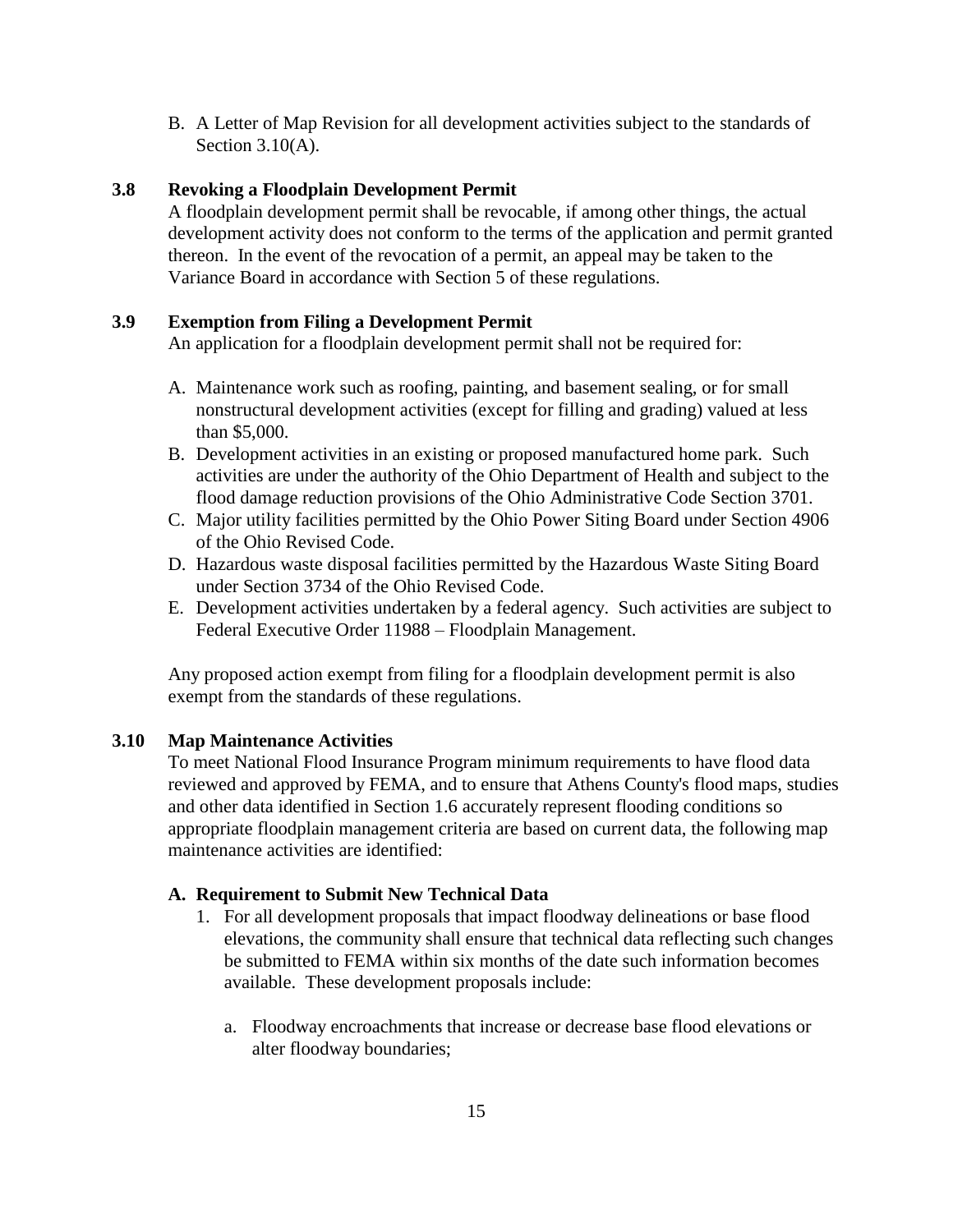- b. Fill sites to be used for the placement of proposed structures where the applicant desires to remove the site from the special flood hazard area;
- c. Alteration of watercourses that result in a relocation or elimination of the special flood hazard area, including the placement of culverts; and
- d. Subdivision or large scale development proposals requiring the establishment of base flood elevations in accordance with Section 4.3.
- 2. It is the responsibility of the applicant to have technical data, required in accordance with Section 3.10(A), prepared in a format required for a Conditional Letter of Map Revision or Letter of Map Revision, and submitted to FEMA. Submittal and processing fees for these map revisions shall be the responsibility of the applicant.
- 3. The Floodplain Administrator shall require a Conditional Letter of Map Revision prior to the issuance of a floodplain development permit for:
	- a. Proposed floodway encroachments that increase the base flood elevation; and
	- b. Proposed development which increases the base flood elevation by more than one foot in areas where FEMA has provided base flood elevations but no floodway.
- 4. Floodplain development permits issued by the Floodplain Administrator shall be conditioned upon the applicant obtaining a Letter of Map Revision from FEMA for any development proposal subject to Section 3.10(A)(1).

#### **B. Right to Submit New Technical Data**

The Floodplain Administrator may request changes to any of the information shown on an effective map that does not impact floodplain or floodway delineations or base flood elevations, such as labeling or planimetric details. Such a submission shall include appropriate supporting documentation made in writing by the President of the Board of County Commissioners of Athens County, and may be submitted at any time.

#### **C. Annexation / Detachment**

Upon occurrence, the Floodplain Administrator shall notify FEMA in writing whenever the boundaries of Athens County have been modified by annexation or the community has assumed authority over an area, or no longer has authority to adopt and enforce floodplain management regulations for a particular area. In order that the Athens County's Flood Insurance Rate Map accurately represent the Athens County boundaries, include within such notification a copy of a map of Athens County suitable for reproduction, clearly showing the new corporate limits or the new area for which Athens County has assumed or relinquished floodplain management regulatory authority.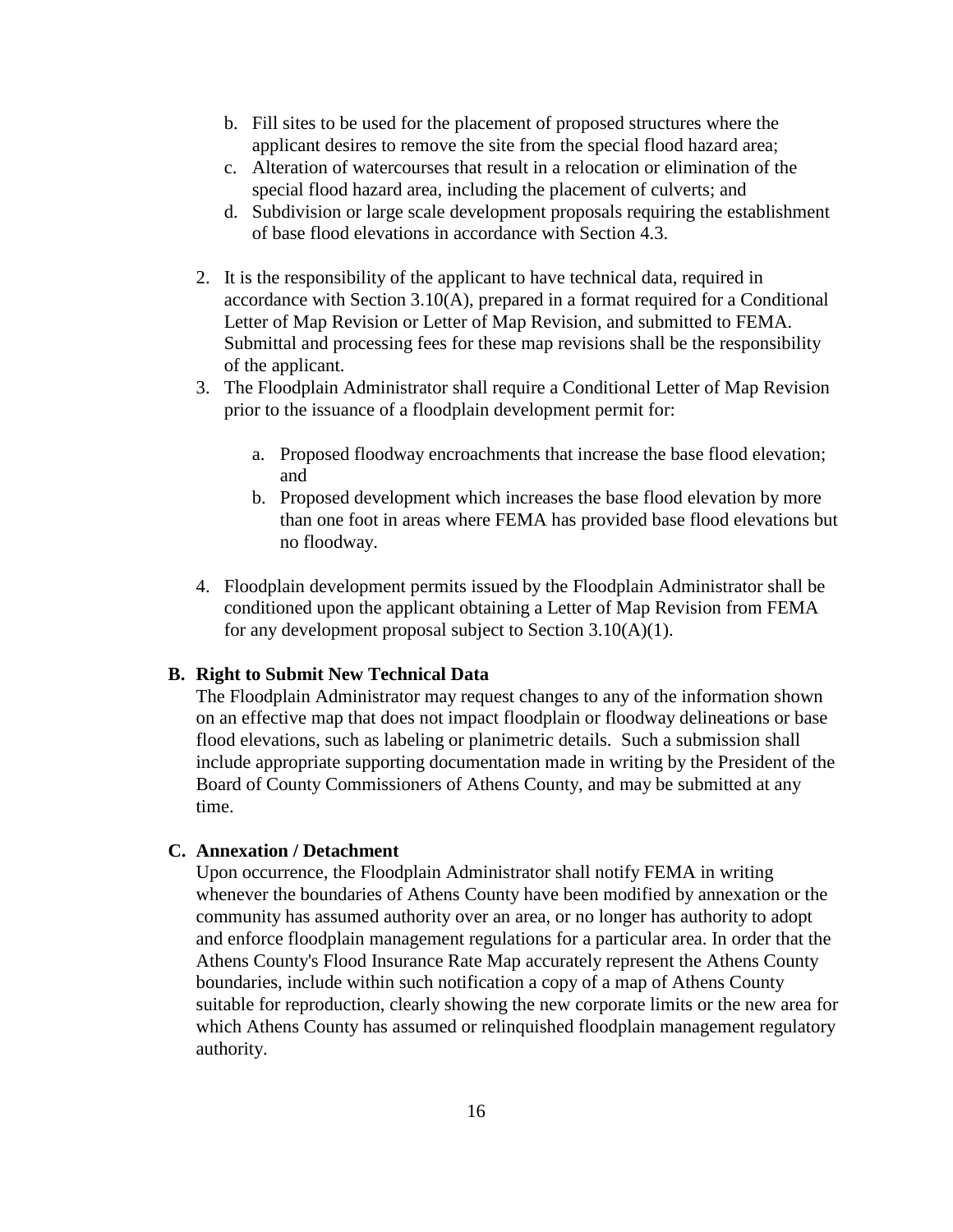## **3.11 Data Use and Flood Map Interpretation**

The following guidelines shall apply to the use and interpretation of maps and other data showing areas of special flood hazard:

- A. In areas where FEMA has not identified special flood hazard areas, or in FEMA identified special flood hazard areas where base flood elevation and floodway data have not been identified, the Floodplain Administrator shall review and reasonably utilize any other flood hazard data available from a federal, state, or other source.
- B. Base flood elevations and floodway boundaries produced on FEMA flood maps and studies shall take precedence over base flood elevations and floodway boundaries by any other source that reflect a reduced floodway width and/or lower base flood elevations. Other sources of data showing increased base flood elevations and/or larger floodway areas than are shown on FEMA flood maps and studies shall be reasonably used by the Floodplain Administrator.
- C. When Preliminary Flood Insurance Rate Maps and / or a Flood Insurance Study have been provided by FEMA:
	- 1. Upon the issuance of a Letter of Final Determination by FEMA, the preliminary flood hazard data shall be used and replace all previously existing flood hazard data provided from FEMA for the purposes of administering these regulations.
	- 2. Prior to the issuance of a Letter of Final Determination by FEMA, the use of preliminary flood hazard data shall only be required where no base flood elevations and /or floodway areas exist or where the preliminary base flood elevations or floodway area exceed the base flood elevations and/or floodway widths in existing flood hazard data provided from FEMA. Such preliminary data may be subject to change and / or appeal to FEMA.
- D. The Floodplain Administrator shall make interpretations, where needed, as to the exact location of the flood boundaries and areas of special flood hazard. A person contesting the determination of the location of the boundary shall be given a reasonable opportunity to appeal the interpretation as provided in Section 5.0, Appeals and Variances.
- E. Where a map boundary showing an area of special flood hazard and field elevations disagree, the base flood elevations or flood protection elevations (as found on an elevation profile, floodway data table, established high water marks, etc.) shall prevail.

#### **3.12 Substantial Damage Determinations**

Damages to structures may result from a variety of causes including flood, tornado, wind, heavy snow, fire, etc. After such a damage event, the Floodplain Administrator shall:

A. Determine whether damaged structures are located in special flood hazard areas;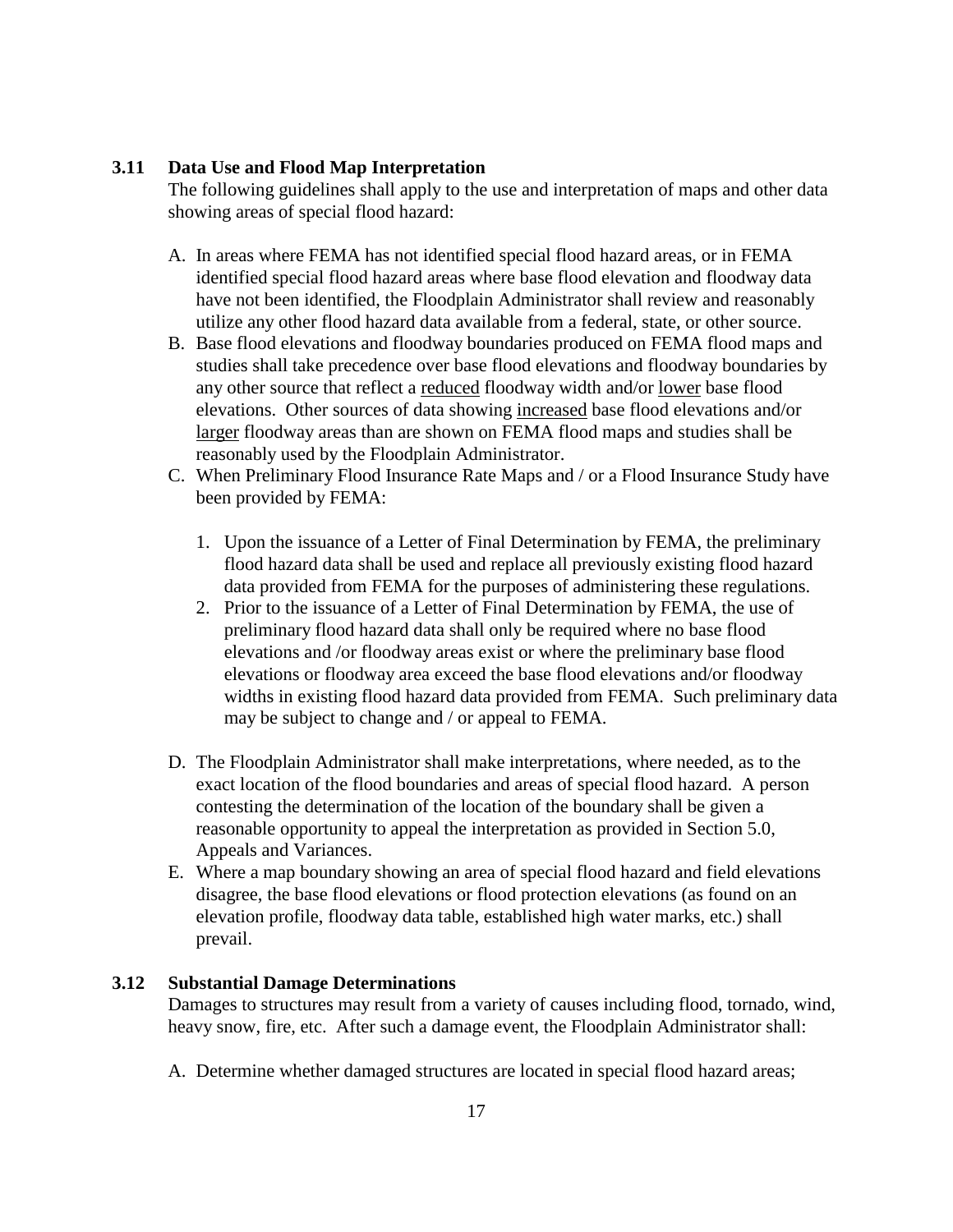- B. Conduct substantial damage determinations for damaged structures located in special flood hazard areas; and
- C. Make a reasonable attempt to notify owners of substantially damaged structures of the need to obtain a floodplain development permit prior to repair, rehabilitation, or reconstruction.

Additionally, the Floodplain Administrator may implement other measures to assist with the substantial damage determination and subsequent repair process. These measures include issuing press releases, public service announcements, and other public information materials related to the floodplain development permits and repair of damaged structures; coordinating with other federal, state, and local agencies to assist with substantial damage determinations; providing owners of damaged structures information related to the proper repair of damaged structures in special flood hazard areas; and assisting owners of substantially damaged structures with Increased Cost of Compliance insurance claims.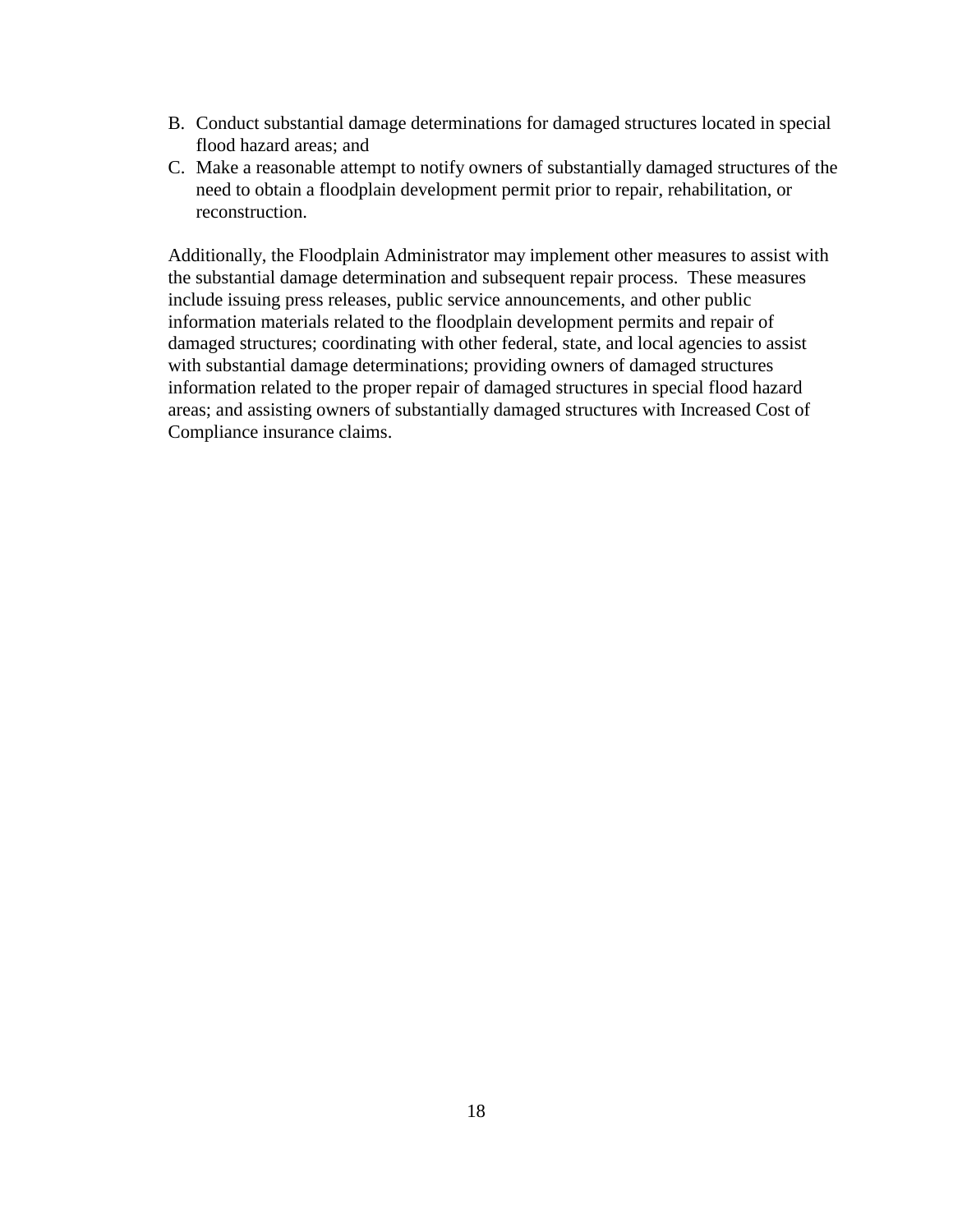# **SECTION 4.0: USE AND DEVELOPMENT STANDARDS FOR FLOOD HAZARD REDUCTION**

The following use and development standards apply to development wholly within, partially within, or in contact with any special flood hazard area as established in Section 1.6 or 3.11(A):

# **4.1 Use Regulations**

# **A. Permitted Uses**

All uses not otherwise prohibited in this section or any other applicable land use regulation adopted by Athens County are allowed provided they meet the provisions of these regulations.

## **B. Prohibited Uses**

- 1. Private water supply systems in all special flood hazard areas identified by FEMA, permitted under Section 3701 of the Ohio Revised Code.
- 2. Infectious waste treatment facilities in all special flood hazard areas, permitted under Section 3734 of the Ohio Revised Code.
- 3. As a site for anything other than clean earthen rock, or concrete fill. Prohibited fill material includes any waste considered by the Ohio Environmental Protection Agency to be solid waste or demolition debris.

# **4.2 Water and Wastewater Systems**

The following standards apply to all water supply, sanitary sewerage and waste disposal systems not otherwise regulated by the Ohio Revised Code:

- A. All new and replacement water supply systems shall be designed to minimize or eliminate infiltration of flood waters into the systems;
- B. New and replacement sanitary sewerage systems shall be designed to minimize or eliminate infiltration of flood waters into the systems and discharge from the systems into flood waters; and,
- C. On-site waste disposal systems shall be located to avoid impairment to or contamination from them during flooding.

# **4.3 Subdivisions and Large Developments**

- A. All subdivision proposals shall be consistent with the need to minimize flood damage and are subject to all applicable standards in these regulations;
- B. All subdivision proposals shall have public utilities and facilities such as sewer, gas, electrical, and water systems located and constructed to minimize flood damage;
- C. All subdivision proposals shall have adequate drainage provided to reduce exposure to flood damage; and
- D. In all areas of special flood hazard where base flood elevation data are not available, the applicant shall provide a hydrologic and hydraulic engineering analysis that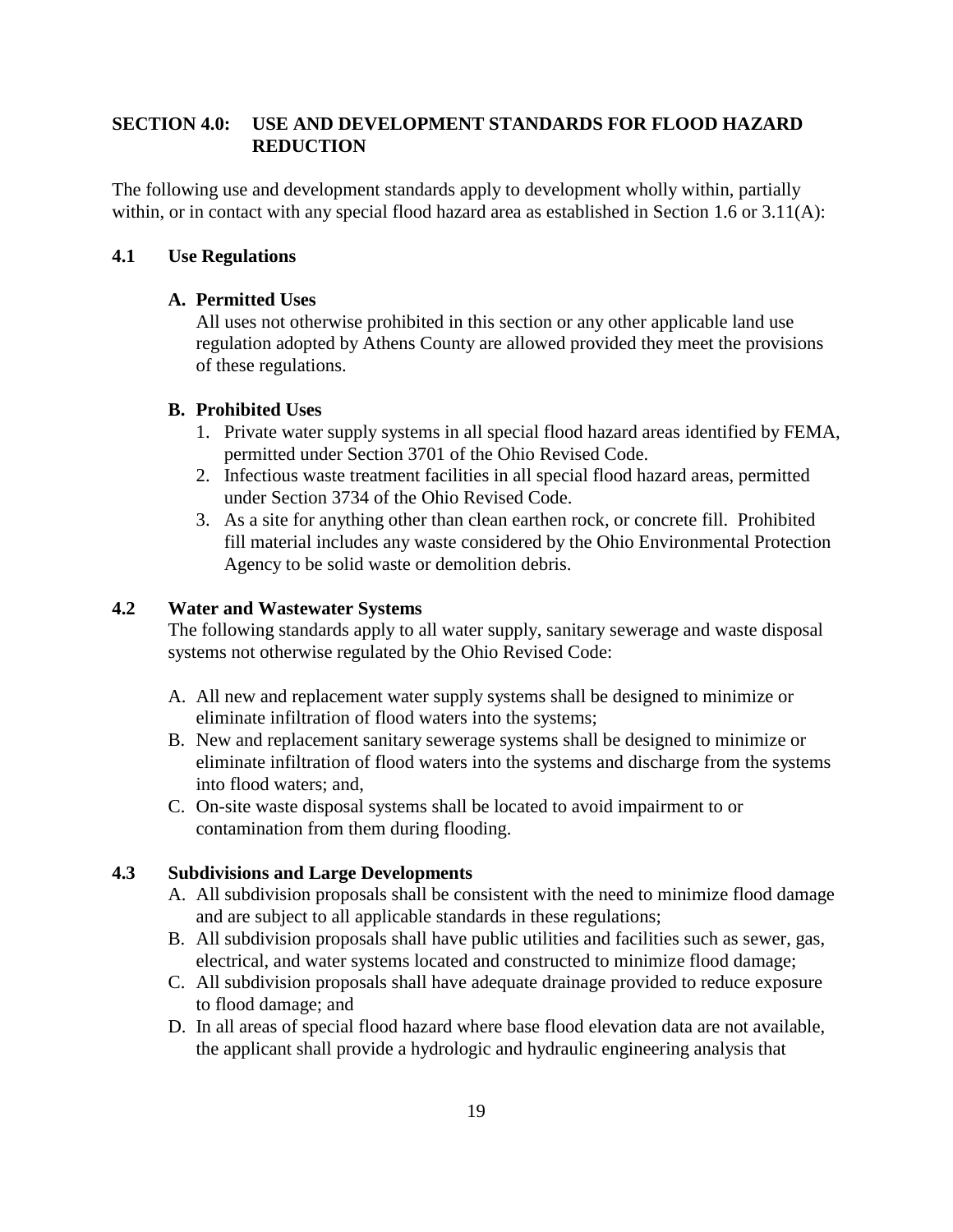generates base flood elevations for all subdivision proposals and other proposed developments containing at least 50 lots or 5 acres, whichever is less.

E. The applicant shall meet the requirement to submit technical data to FEMA in Section  $3.10(A)(1)(d)$  when a hydrologic and hydraulic analysis is completed that generates base flood elevations as required by Section 4.3(D).

# **4.4 Residential Structures**

- A. New construction and substantial improvements shall be anchored to prevent flotation, collapse, or lateral movement of the structure resulting from hydrodynamic and hydrostatic loads, including the effects of buoyancy. Where a structure, including its foundation members, is elevated on fill to or above the base flood elevation, the requirements for anchoring (4.4(A)) and construction materials resistant to flood damage (4.4(B)) are satisfied.
- B. New construction and substantial improvements shall be constructed with methods and materials resistant to flood damage.
- C. New construction and substantial improvements shall be constructed with electrical, heating, ventilation, plumbing and air conditioning equipment and other service facilities designed and/or elevated so as to prevent water from entering or accumulating within the facilities during conditions of flooding.
- D. New construction and substantial improvement of any residential structure, including manufactured homes, shall have the lowest floor, including basement, elevated to or above the flood protection elevation, at least six inches above the base flood elevation. In areas where no base flood elevations exist from any authoritative source, the flood protection elevation can be historical flood elevations, or base flood elevations determined and/or approved by the floodplain administrator.
- E. New construction and substantial improvements, including manufactured homes, that do not have basements and that are elevated to the flood protection elevation using pilings, columns, posts, or solid foundation perimeter walls with openings sufficient to allow unimpeded movement of flood waters may have an enclosure below the lowest floor provided the enclosure meets the following standards:
	- 1. Be used only for the parking of vehicles, building access, or storage; and
	- 2. Be designed and certified by a registered professional engineer or architect to automatically equalize hydrostatic flood forces on exterior walls by allowing for the entry and exit of floodwaters; or
	- 3 Have a minimum of two openings on different walls having a total net area not less than one square inch for every square foot of enclosed area, and the bottom of all such openings being no higher than one foot above grade. The openings may be equipped with screens, louvers, or other coverings or devices provided that they permit the automatic entry and exit of floodwaters.
- F. Manufactured homes shall be anchored to prevent flotation, collapse or lateral movement of the structure resulting from hydrodynamic and hydrostatic loads,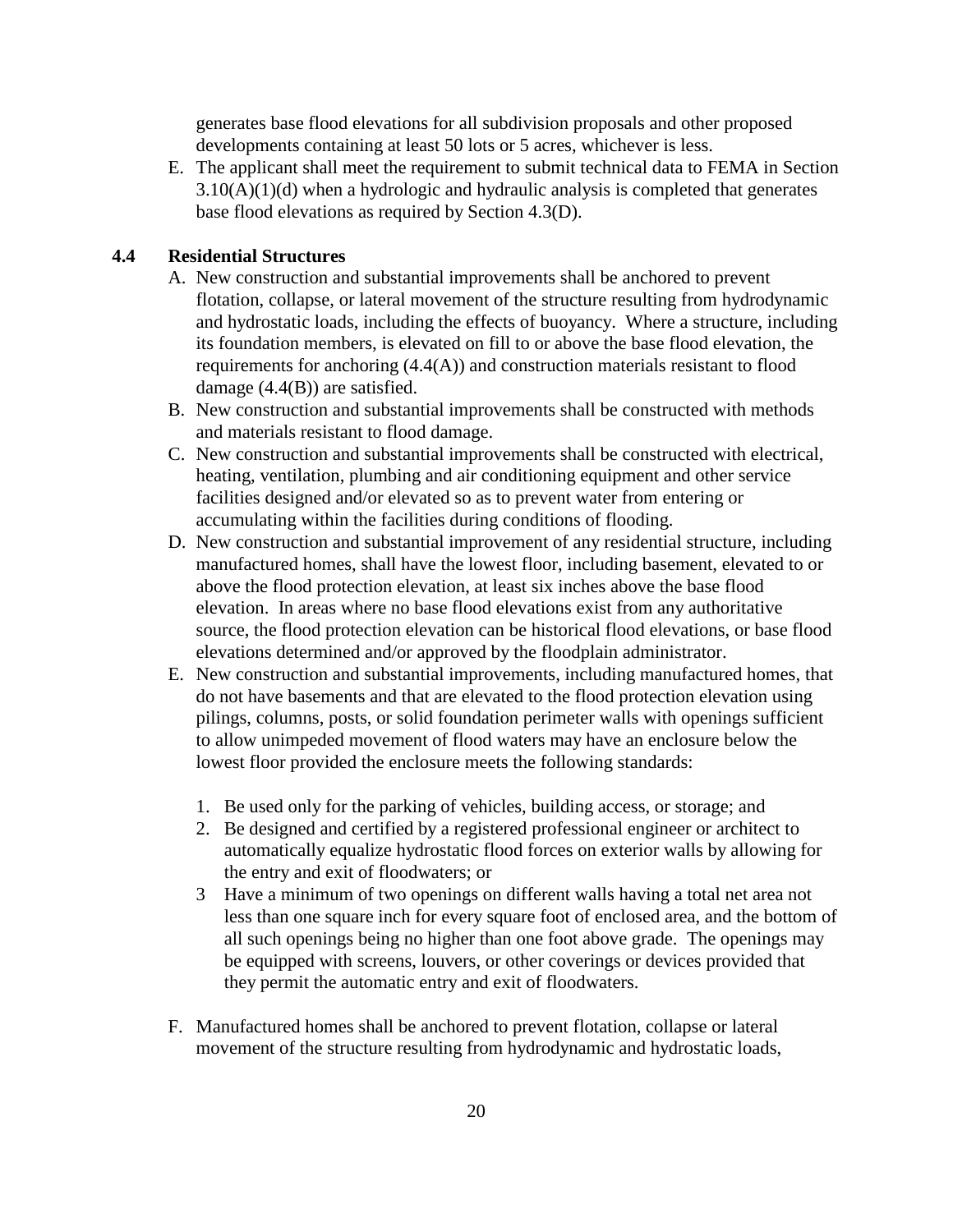including the effects of buoyancy. Methods of anchoring may include, but are not limited to, use of over-the-top or frame ties to ground anchors.

G. Repair or rehabilitation of historic structures, upon a determination that the proposed repair or rehabilitation will not preclude the structure's continued designation as a historic structure and is the minimum necessary to preserve the historic character and design of the structure, shall be exempt from the development standards of Section 4.4.

# **4.5 Nonresidential Structures**

- A. New construction and substantial improvement of any commercial, industrial or other nonresidential structure shall meet the requirements of Section 4.4 (A) – (C) and (E) – (G).
- B. New construction and substantial improvement of any commercial, industrial or other non-residential structure shall either have the lowest floor, including basement, elevated to at least six inches above the base flood elevation; or, together with attendant utility and sanitary facilities, shall meet all of the following standards:
	- 1. Be dry floodproofed so that the structure is watertight with walls substantially impermeable to the passage of water to the level of the flood protection elevation;
	- 2. Have structural components capable of resisting hydrostatic and hydrodynamic loads and effects of buoyancy; and,
	- 3. Be certified by a registered professional engineer or architect, through the use of a *Federal Emergency Management Agency Floodproofing Certificate,* that the design and methods of construction are in accordance with Section 4.5(B)(1) and (2).
- C. In areas where no base flood elevations exist from any authoritative source, the flood protection elevation can be historical flood elevations, or base flood elevations determined and/or approved by the floodplain administrator.

#### **4.6 Accessory Structures**

Relief to the elevation or dry floodproofing standards may be granted for accessory structures containing no more than 600 square feet. Such structures must meet the following standards:

- A. They shall not be used for human habitation;
- B. They shall be constructed of flood resistant materials;
- C. They shall be constructed and placed on the lot to offer the minimum resistance to the flow of flood waters;
- D. They shall be firmly anchored to prevent flotation;
- E. Service facilities such as electrical and heating equipment shall be elevated *or*  floodproofed at least six inches above the base flood elevation;
- F. They shall meet the opening requirements of Section 4.4(E)(3);
- G. They shall not be constructed in areas designated as floodway without having met the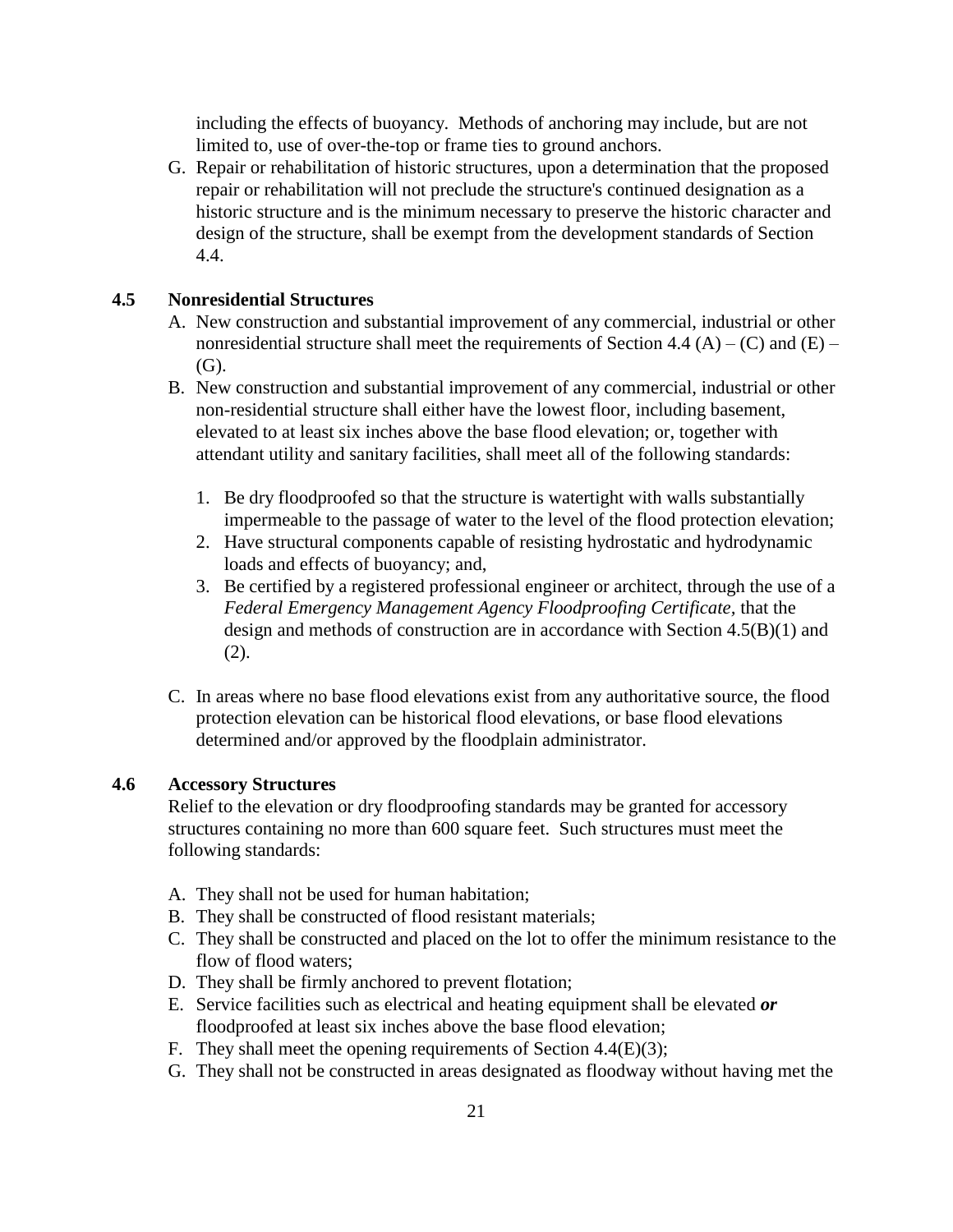provisions as specified in Section 4.9.

## **4.7 Recreational Vehicles**

Recreational vehicles must meet at least one of the following standards:

- A. They shall not be located on sites in special flood hazard areas for more than 180 days, or
- B. They must be fully licensed and ready for highway use, or
- C. They must meet all standards of Section 4.4.

## **4.8 Above Ground Gas or Liquid Storage Tanks**

All above ground gas or liquid storage tanks shall be anchored to prevent flotation or lateral movement resulting from hydrodynamic and hydrostatic loads.

### **4.9 Other Vehicles**

All other vehicles stored in the floodway shall be operable and capable of independent propulsion in the event of flooding.

## **4.10 Assurance of Flood Carrying Capacity**

Pursuant to the purpose and methods of reducing flood damage stated in these regulations, the following additional standards are adopted to assure that the reduction of the flood carrying capacity of watercourses is minimized:

#### **A. Development in Floodways**

- 1. In floodway areas, development shall cause no increase in flood levels during the occurrence of the base flood discharge. Prior to issuance of a floodplain development permit, the applicant must submit a hydrologic and hydraulic analysis*,* conducted by a registered professional engineer*,* demonstrating that the proposed development would not result in any increase in the base flood elevation; or
- 2. Development in floodway areas causing increases in the base flood elevation may be permitted provided all of the following are completed by the applicant:
	- a. Meet the requirements to submit technical data in Section 3.10(A);
	- b. An evaluation of alternatives which would not result in increased base flood elevations and an explanation why these alternatives are not feasible;
	- c. Certification that no structures are located in areas which would be impacted by the increased base flood elevation;
	- d. Documentation of individual legal notices to all impacted property owners within and outside the community, explaining the impact of the proposed action on their property; and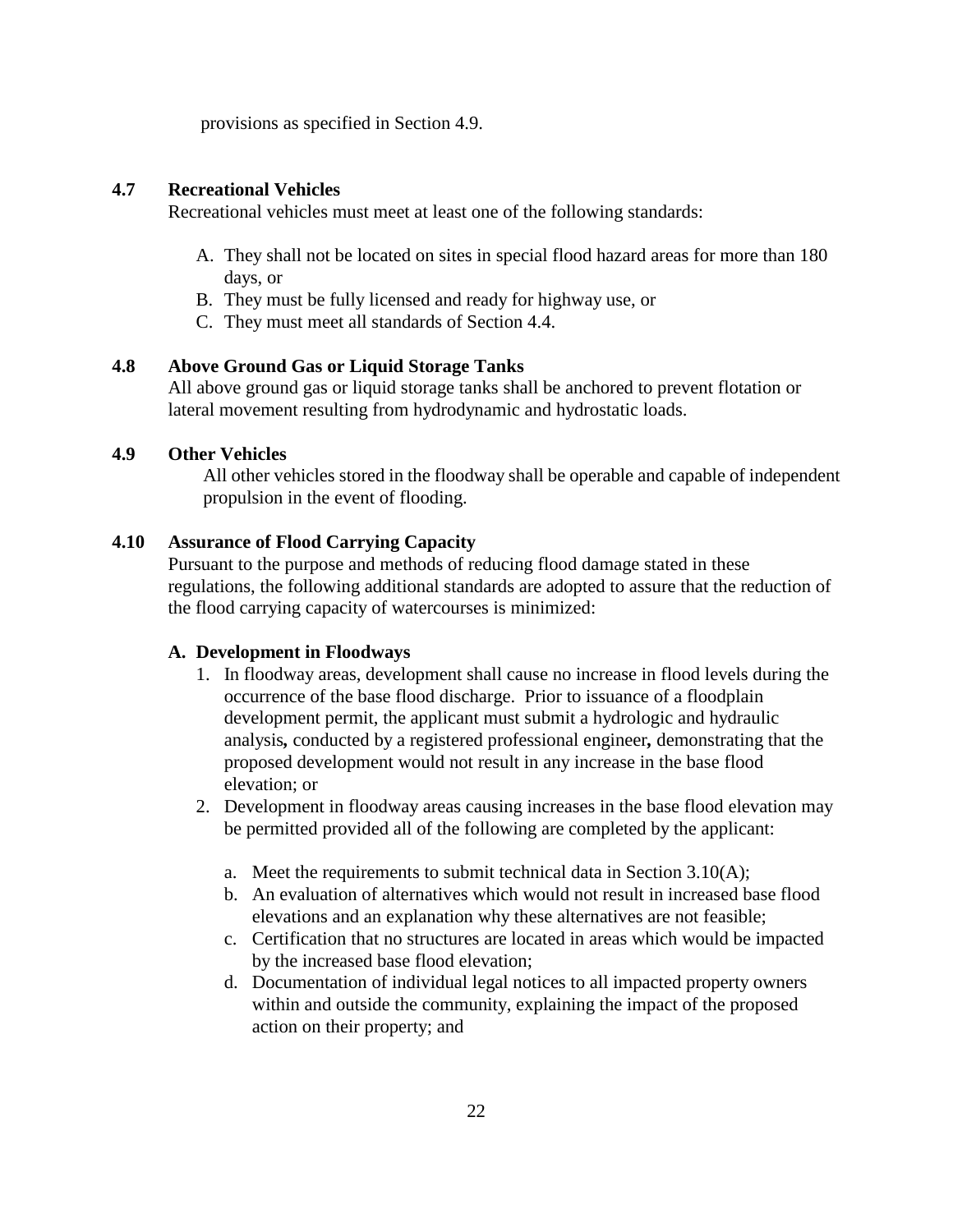e. Concurrence of the Board of County Commissioners of Athens County and the Chief Executive Officer of any other communities impacted by the proposed actions.

## **B. Development in Riverine Areas with Base Flood Elevations but No Floodways**

- 1. In riverine special flood hazard areas identified by FEMA where base flood elevation data are provided but no floodways have been designated, the cumulative effect of any proposed development, when combined with all other existing and anticipated development, shall not increase the base flood elevation more than 1.0 (one) foot at any point. Prior to issuance of a floodplain development permit, the applicant must submit a *hydrologic* and hydraulic *engineering* analysis, conducted by a registered professional engineer, demonstrating that this standard has been met; or
- 2. Development in riverine special flood hazard areas identified by FEMA where base flood elevation data are provided but no floodways have been designated causing more than one foot increase in the base flood elevation may be permitted provided all of the following are completed by the applicant:
	- a. An evaluation of alternatives which would result in an increase in one foot or less of the base flood elevation and an explanation why these alternatives are not feasible;
	- b. Section 4.9(A)2, items (a) and (c)-(e).

#### **C. Alterations of a Watercourse**

For the purpose of these regulations, a watercourse is altered when any change occurs within its banks. The extent of the banks shall be established by a field determination of the "bank full stage." The field determination of "bank full stage" shall be based on methods presented in Chapter 7 of the *USDA Forest Service General Technical Report RM-245, Stream Channel Reference Sites: An Illustrated Guide to Field Technique* or other applicable publication available from a Federal, State, or other authoritative source. For all proposed developments that alter a watercourse, that are located within, partially within, or in contact with any special flood hazard area as established in Section 1.6 or 3.11-A, the following standards apply:

- 1. The bank full flood carrying capacity of the altered or relocated portion of the watercourse shall not be diminished. Prior to the issuance of a floodplain development permit, the applicant shall submit a description of the extent to which any watercourse will be altered or relocated as a result of the proposed development, and certification by a registered professional engineer that the bank full flood carrying capacity of the watercourse will not be diminished.
- 2. Adjacent communities, the U.S. Army Corps of Engineers, and the Ohio Department of Natural Resources, Division of Water, shall be notified prior to any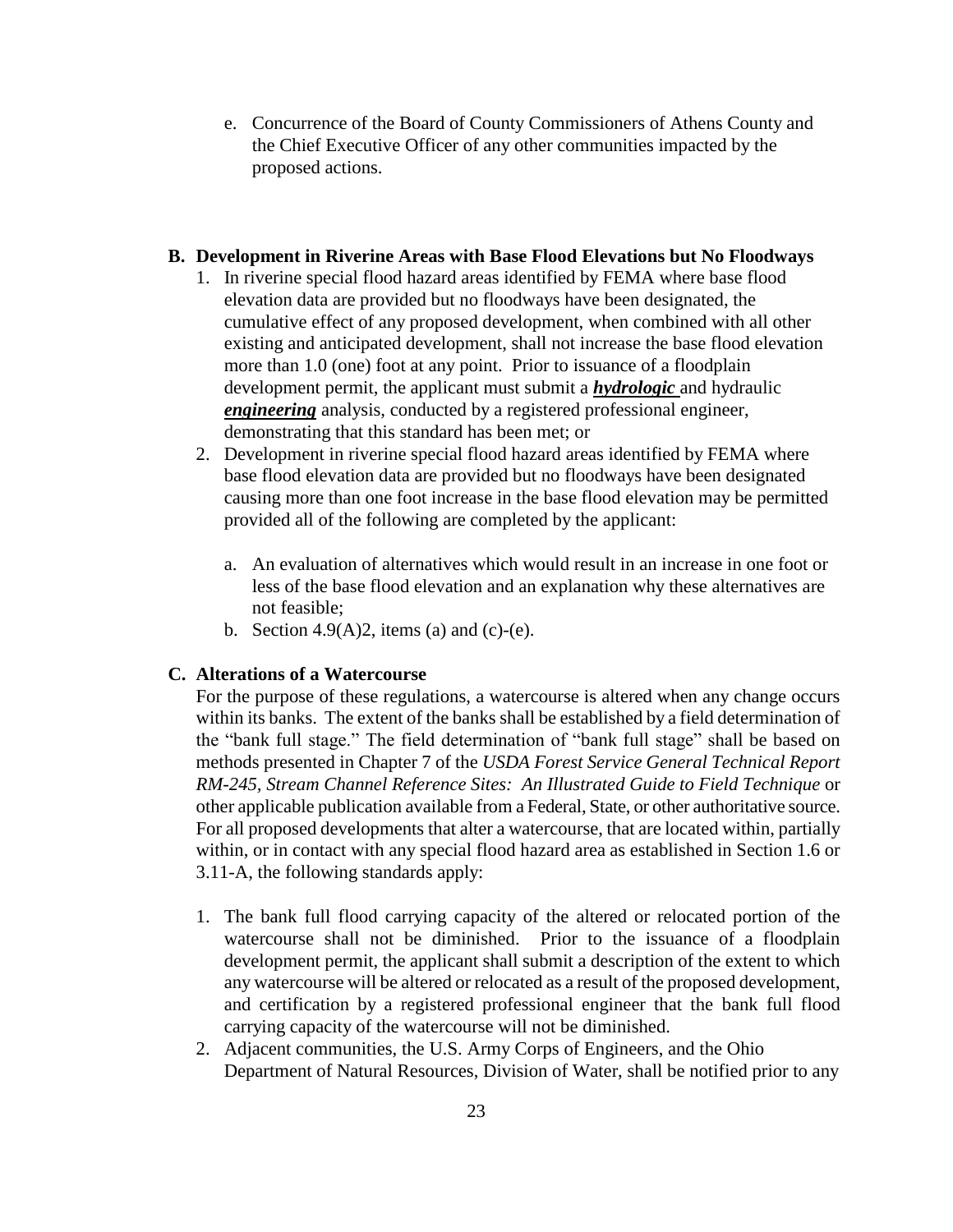alteration or relocation of a watercourse. Evidence of such notification must be submitted to the Federal Emergency Management Agency.

- 3. The applicant shall be responsible for providing the necessary maintenance for the altered or relocated portion of said watercourse so that the flood carrying capacity will not be diminished. The Floodplain Administrator may require the permit holder to enter into an agreement with Athens County specifying maintenance responsibilities. If an agreement is required, it shall be made a condition of the floodplain development permit.
- 4. The applicant shall meet the requirements to submit technical data in Section  $3.10(A)(1)(c)$  when an alteration of a watercourse results in the relocation or elimination of the special flood hazard area, including the placement of culverts.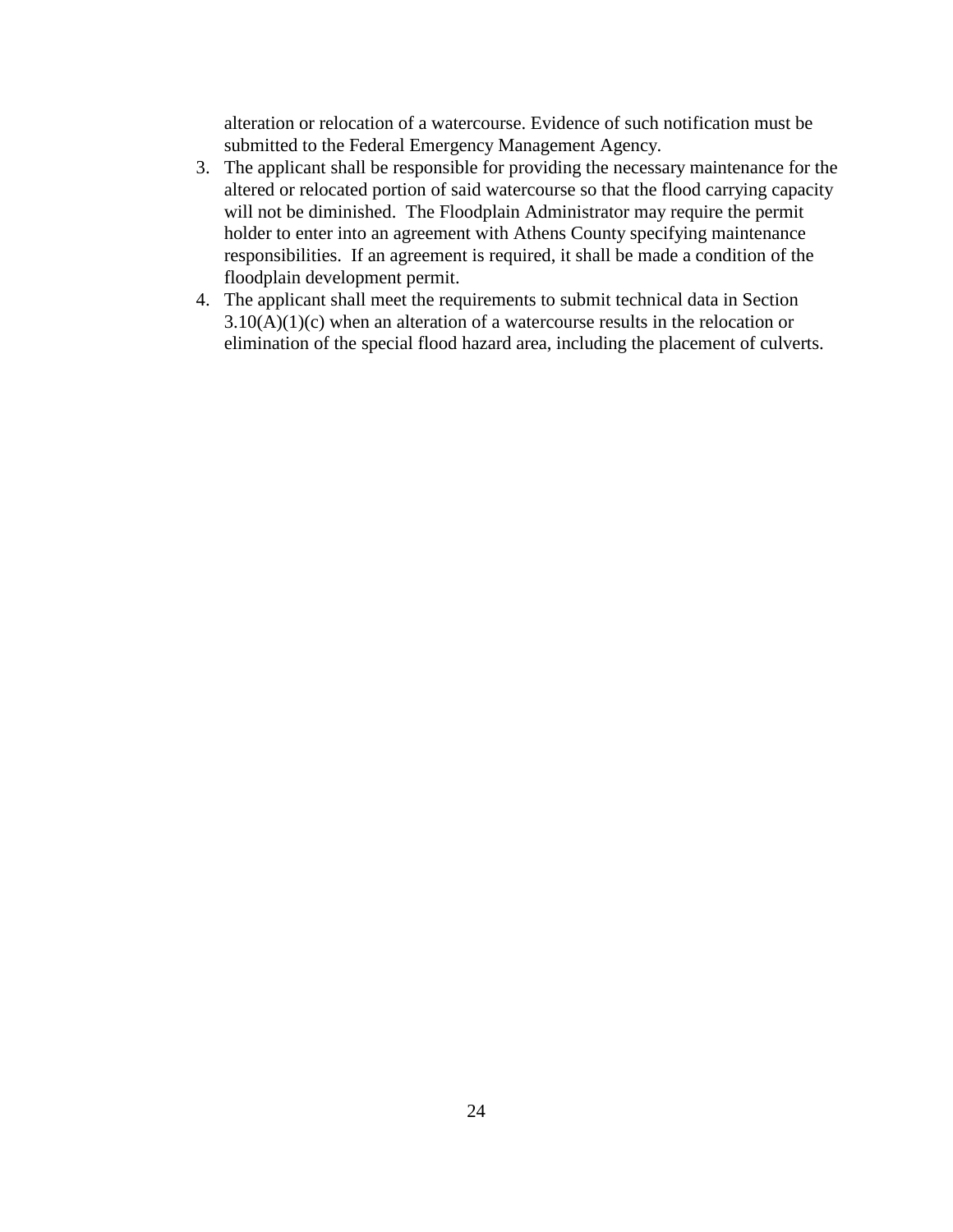#### **SECTION 5.0: APPEALS AND VARIANCES**

#### **5.1 Variance Board Established**

- A. The Board of County Commissioners shall appoint a Variance Board consisting of three members. The members shall serve three-year terms after which time they shall be reappointed or replaced by the Board of County Commissioners. Each member shall serve until his/her successor is appointed.
- B. A chairperson shall be elected by the members of the Variance Board. Meetings of the Variance Board shall be held as needed and shall be held at the call of the Chairperson, or in his/her absence, the Acting Chairperson. All meetings of the Variance Board shall be open to the public except that the Board may deliberate in executive sessions as part of quasi-judicial hearings in accordance with law. The Variance Board shall keep minutes of its proceedings showing the vote of each member upon each question and shall keep records of all official actions. Records of the Variance Board shall be kept and filed at the office of the Athens County Regional Planning Commission.

#### **5.2 Powers and Duties**

- A. The Variance Board shall hear and decide appeals where it is alleged there is an error in any order, requirement, decision or determination made by the Floodplain Administrator in the administration or enforcement of these regulations.
- B. Authorize variances in accordance with Section 5.3 of these regulations.

#### **5.3 Appeals**

Any person affected by any notice and order, or other official action of the Floodplain Administrator may request and shall be granted a hearing on the matter before the Variance Board provided that such person shall file, within 10 days of the date of such notice and order, or other official action, a brief statement of the grounds for such hearing or for the mitigation of any item appearing on any order of the Floodplain Administrator's decision. Such appeal shall be in writing, signed by the applicant, and be filed with the Floodplain Administrator. Upon receipt of the appeal, the Floodplain Administrator shall transmit said notice and all pertinent information on which the Floodplain Administrator's decision was made to the Variance Board.

Upon receipt of the notice of appeal, the Appeals Board shall fix a reasonable time for the appeal, give notice in writing to parties in interest, and decide the appeal within a reasonable time after it is submitted*.*

#### **5.4 Variances**

Any person believing that the use and development standards of these regulations would result in unnecessary hardship may file an application for a variance. The Variance Board shall have the power to authorize, in specific cases, such variances from the standards of these regulations, not inconsistent with Federal regulations*,* as will not be contrary to the public interest where, owing to special conditions of the lot or parcel, a literal enforcement of the provisions of these regulations would result in unnecessary hardship.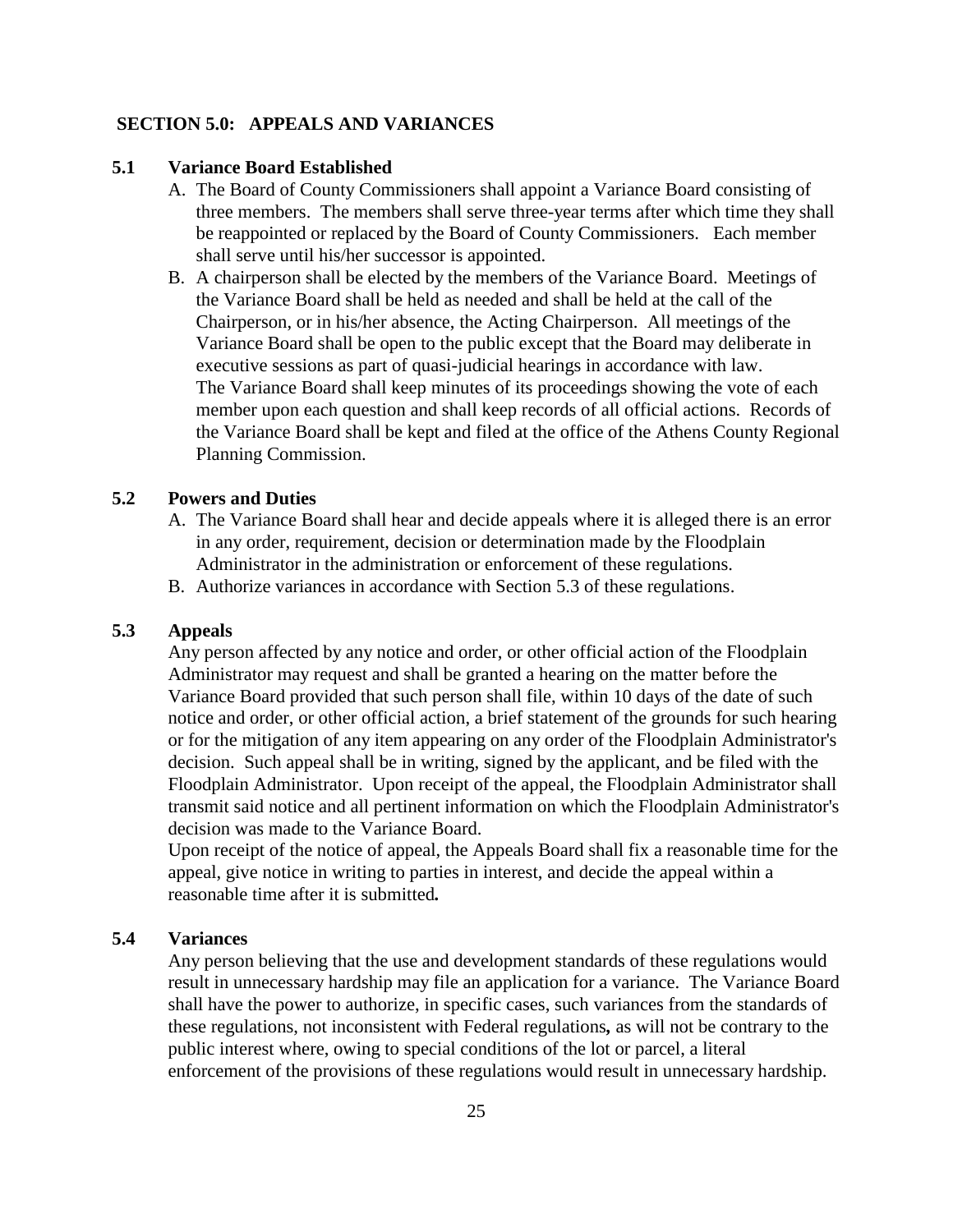#### **A. Application for a Variance**

Any owner, or agent thereof, of property for which a variance is sought shall make an application for a variance by filing it with the Floodplain Administrator, who upon receipt of the variance, shall transmit it to the Variance Board. Such application at a minimum shall contain the following information: Name, address, and telephone number of the applicant; legal description of the property; parcel map; description of the existing use; description of the proposed use; location of the floodplain; description of the variance sought; and reason for the variance request.

#### **B. Notice for Variance Hearing**

The Variance Board shall schedule and hold a variance hearing within thirty (30) days after the receipt of an application for a variance from the Floodplain Administrator. Prior to the hearing, a notice of such hearing shall be given in one (1) or more newspapers of general circulation in the community at least ten (10) days before the date of the hearing.

#### **C. Variance Hearing**

At such hearing the applicant shall present such statements and evidence as the Variance Board requires. In considering such variance applications, the Variance Board shall consider and make findings of fact on all evaluations, all relevant factors, standards specified in other sections of these regulations the following factors:

- 1. The danger that materials may be swept onto other lands to the injury of others.
- 2. The danger to life and property due to flooding or erosion damage.
- 3. The susceptibility of the proposed facility and its contents to flood damage and the effect of such damage on the individual owner.
- 4. The importance of the services provided by the proposed facility to the community.
- 5. The availability of alternative locations for the proposed use which are not subject to flooding or erosion damage.
- 6. The necessity to the facility of a waterfront location, where applicable.
- 7. The compatibility of the proposed use with existing and anticipated development.
- 8. The relationship of the proposed use to the comprehensive plan and floodplain management program for that area.
- 9. The safety of access to the property in times of flood for ordinary and emergency vehicles.
- 10. The expected heights, velocity, duration, rate of rise, and sediment transport of the flood waters and the effects of wave action, if applicable, expected at the site.
- 11. The costs of providing governmental services during and after flood conditions, including maintenance and repair of public utilities and facilities such as sewer, gas, electrical, and water systems, and streets and bridges.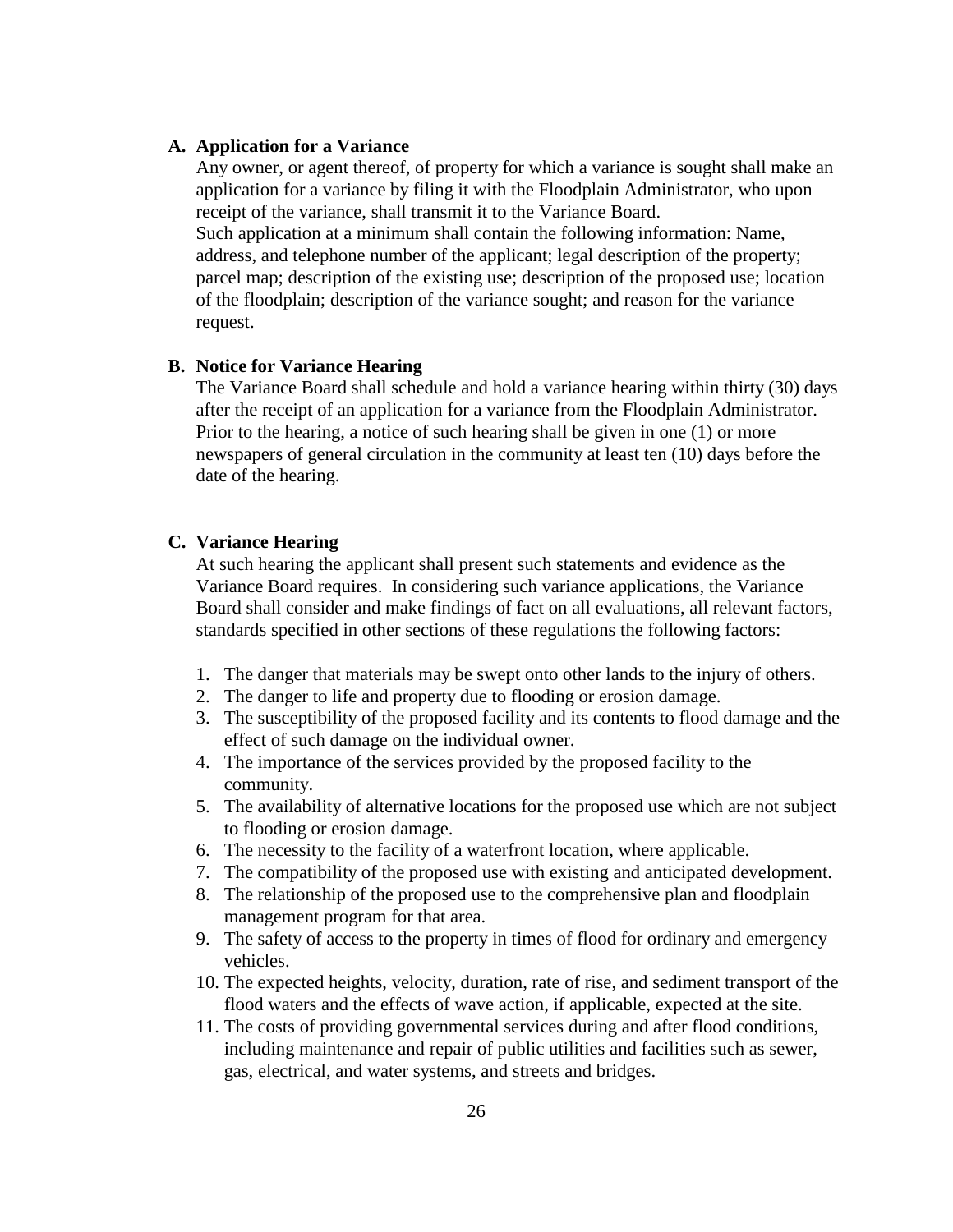Variances shall only be issued upon:

- 1. A showing of good and sufficient cause.
- 2. A determination that failure to grant the variance would result in exceptional hardship due to the physical characteristics of the property. Increased cost or inconvenience of meeting the requirements of these regulations do not constitute an exceptional hardship to the applicant;
- 3. A determination that the granting of a variance will not result in increased flood heights beyond that which is allowed in these regulations; additional threats to public safety; extraordinary public expense, nuisances, fraud on or victimization of the public, or conflict with existing local laws.
- 4. A determination that the structure or other development is protected by methods to minimize flood damages.
- 5. A determination that the variance is the minimum necessary, considering the flood hazard, to afford relief.

Upon consideration of the above factors and the purposes of these regulations, the Variance Board may attach such conditions to the granting of variances as it deems necessary to further the purposes of these regulations.

# **D. Other Conditions for Variances**

- 1. Variances shall not be issued within any designated floodway if any increase in flood levels during the base flood discharge would result.
- 2. Generally, variances may be issued for new construction and substantial improvements to be erected on a lot of one-half acre or less in size contiguous to and surrounded by lots with existing structures constructed below the base flood level, providing items in Section 5.3(C)(1) to (11) have been fully considered. As the lot size increases beyond one-half acre, the technical justification required for issuing the variance increases.
- 3. Any applicant to whom a variance is granted shall be given written notice that the structure will be permitted to be built with a lowest floor elevation below the base flood elevation and the cost of flood insurance will be commensurate with the increased risk resulting from the reduced lowest floor elevation.

# **5.5 Procedure at Hearings**

- 1. All testimony shall be given under oath.
- 2. A complete record of the proceedings shall be kept, except confidential deliberations of the Board, but including all documents presented and a verbatim record of the testimony of all witnesses.
- 3. The applicant shall proceed first to present evidence and testimony in support of the appeal or variance.
- 4. The administrator may present evidence or testimony in opposition to the appeal or variance.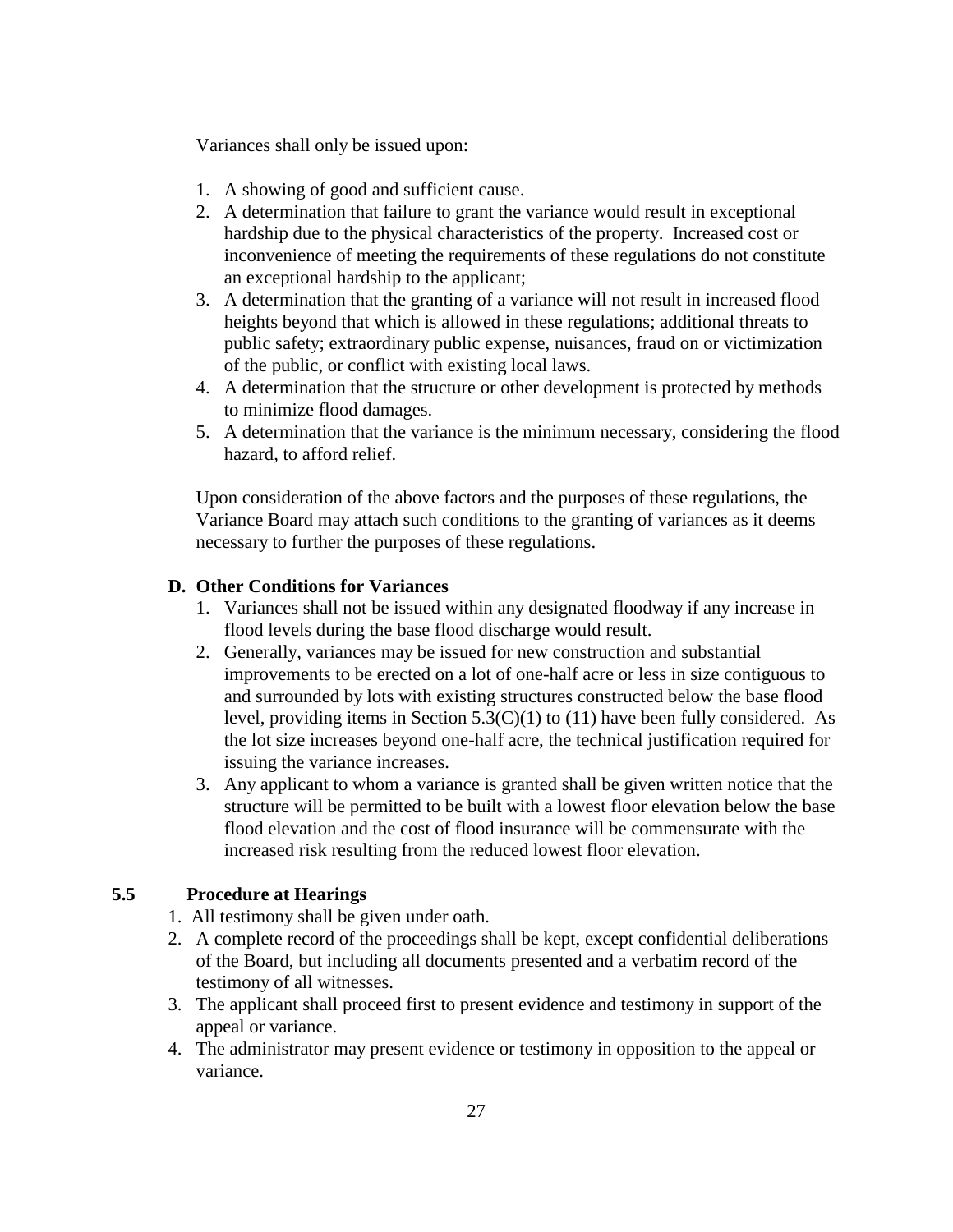- 5. All witnesses shall be subject to cross-examination by the adverse party or their counsel.
- 6. Evidence that is not admitted may be proffered and shall become part of the record for appeal.
- 7. The Board shall issue subpoenas upon written request for the attendance of witnesses. A reasonable deposit to cover the cost of issuance and service shall be collected in advance.
- *8.* The Board shall prepare conclusions of fact supporting its decision. The decision may be announced at the conclusion of the hearing and thereafter issued in writing or the decision may be issued in writing within a reasonable time after the hearing.

# **5.6 Appeal to the Court**

Those aggrieved by the decision of the Variance Board may appeal such decision to the Athens County Court of Common Pleas, as provided in Chapter 2506 of the Ohio Revised Code.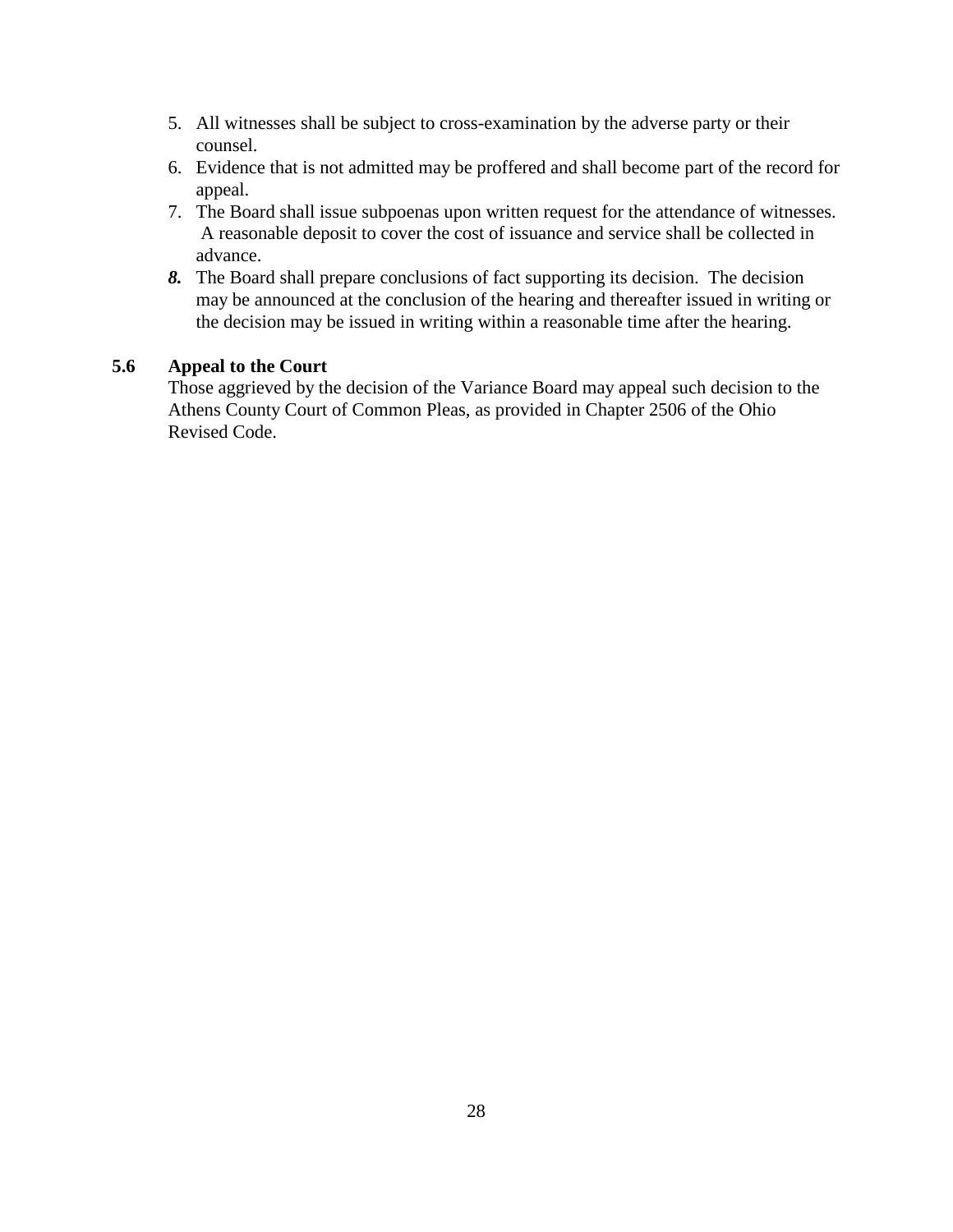#### **SECTION 6.0: ENFORCEMENT**

#### **6.1 Compliance Required**

- A. No structure or land shall hereafter be located, erected, constructed, reconstructed, repaired, extended, converted, enlarged or altered without full compliance with the terms of these regulations and all other applicable regulations which apply to uses within the jurisdiction of these regulations, unless specifically exempted from filing for a development permit as stated in Section 3.9.
- B. Failure to obtain a floodplain development permit shall be a violation of these regulations and shall be punishable in accordance with Section 6.3.
- C. Floodplain development permits issued on the basis of plans and applications approved by the Floodplain Administrator authorize only the use, and arrangement, set forth in such approved plans and applications or amendments thereto. Use, arrangement, or construction contrary to that authorized shall be deemed a violation of these regulations and punishable in accordance with Section 6.3.

## **6.2 Notice of Violation**

Whenever the Floodplain Administrator determines that there has been a violation of any provision of these regulations, he shall give notice of such violation to the person responsible therefore and order compliance with these regulations as hereinafter provided. Such notice and order shall:

- A. Be put in writing on an appropriate form;
- B. Include a list of violations, referring to the section or sections of these regulations that have been violated, and order remedial action which, if taken, will effect compliance with the provisions of these regulations;
- C. Specify a reasonable time for performance;
- D. Advise the owner, operator, or occupant of the right to appeal;
- E. This notice and order shall be deemed to be properly served upon the owner, occupant, or agent if a copy thereof is sent by registered or certified mail to the person's last known mailing address, residence, or place of business, and / or a copy is posted in a conspicuous place in or on the dwelling affected.

# **6.3 Violations and Penalties**

Violation of the provisions of these regulations or failure to comply with any of its requirements shall be deemed to be a strict liability offense, and shall constitute a fourthdegree misdemeanor for the first violation and a first-degree misdemeanor for any subsequent violations. Any person who violates these regulations or fails to comply with any of its requirements shall upon conviction thereof be fined up to \$300.00 per day or imprisoned as provided by the laws of Athens County. Each day such violation continues shall be considered a separate offense. Nothing herein contained shall prevent Athens County from taking such other lawful action as is necessary to prevent or remedy any violation.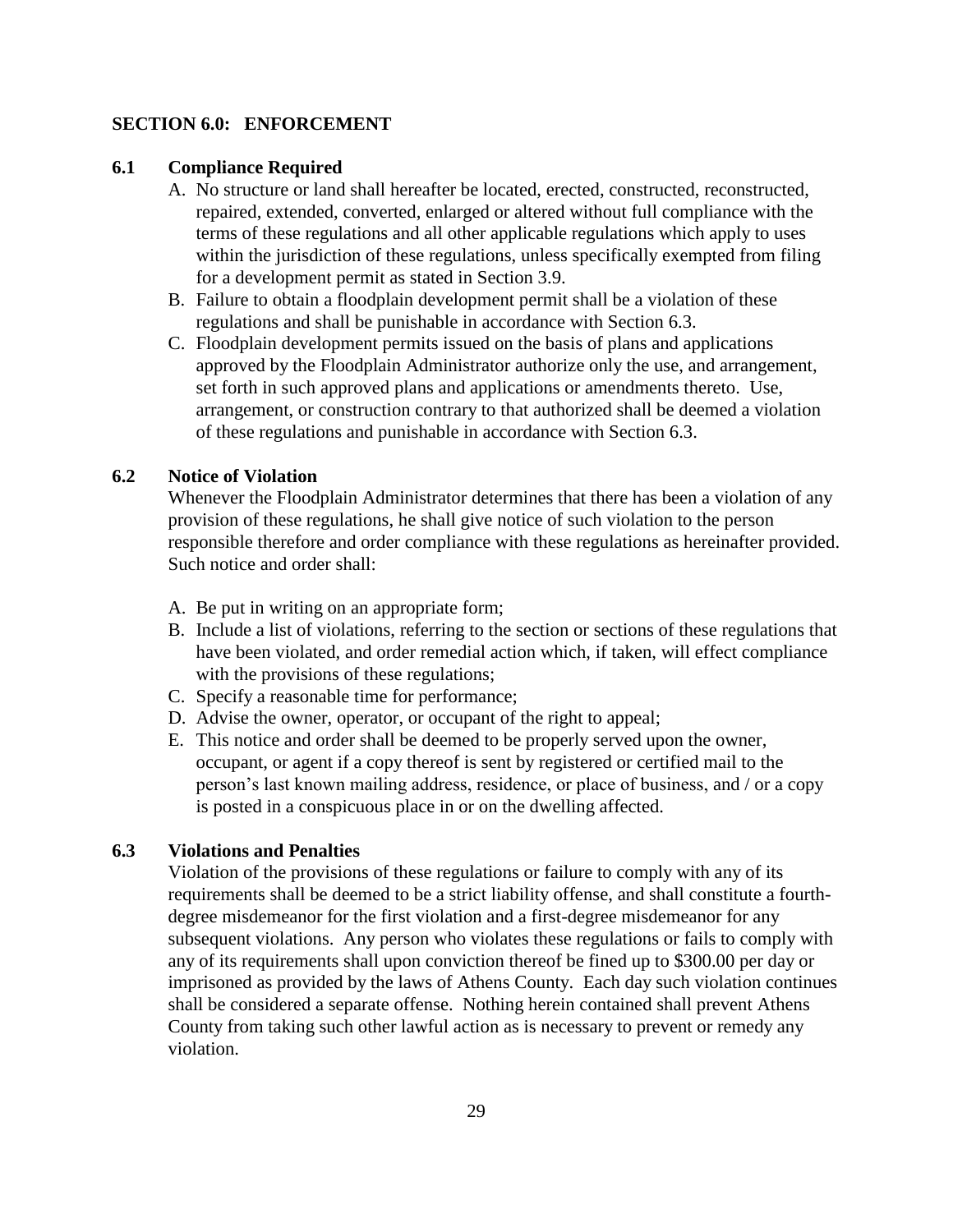# **SECTION 7.0: ADOPTION**

This Resolution shall take effect immediately, the date of its adoption. Resolution [RESOLUTION NUMBER] adopted on [ADOPTION DATE] is hereby repealed.

Adopted by the Board of County Commissioners on this [DAY] day of [MONTH], [YEAR].

Roll Call Vote:

\_\_\_\_\_\_\_\_\_\_\_\_\_\_\_\_\_\_\_\_\_\_\_\_\_\_\_\_\_\_\_\_\_

\_\_\_\_\_\_\_\_\_\_\_\_\_\_\_\_\_\_\_\_\_\_\_\_\_\_\_\_\_\_\_\_\_

\_\_\_\_\_\_\_\_\_\_\_\_\_\_\_\_\_\_\_\_\_\_\_\_\_\_\_\_\_\_\_\_\_

\_\_\_\_\_\_\_\_\_\_\_\_\_\_\_\_\_\_\_\_\_\_\_\_\_\_\_\_\_\_\_\_\_\_

Attest: